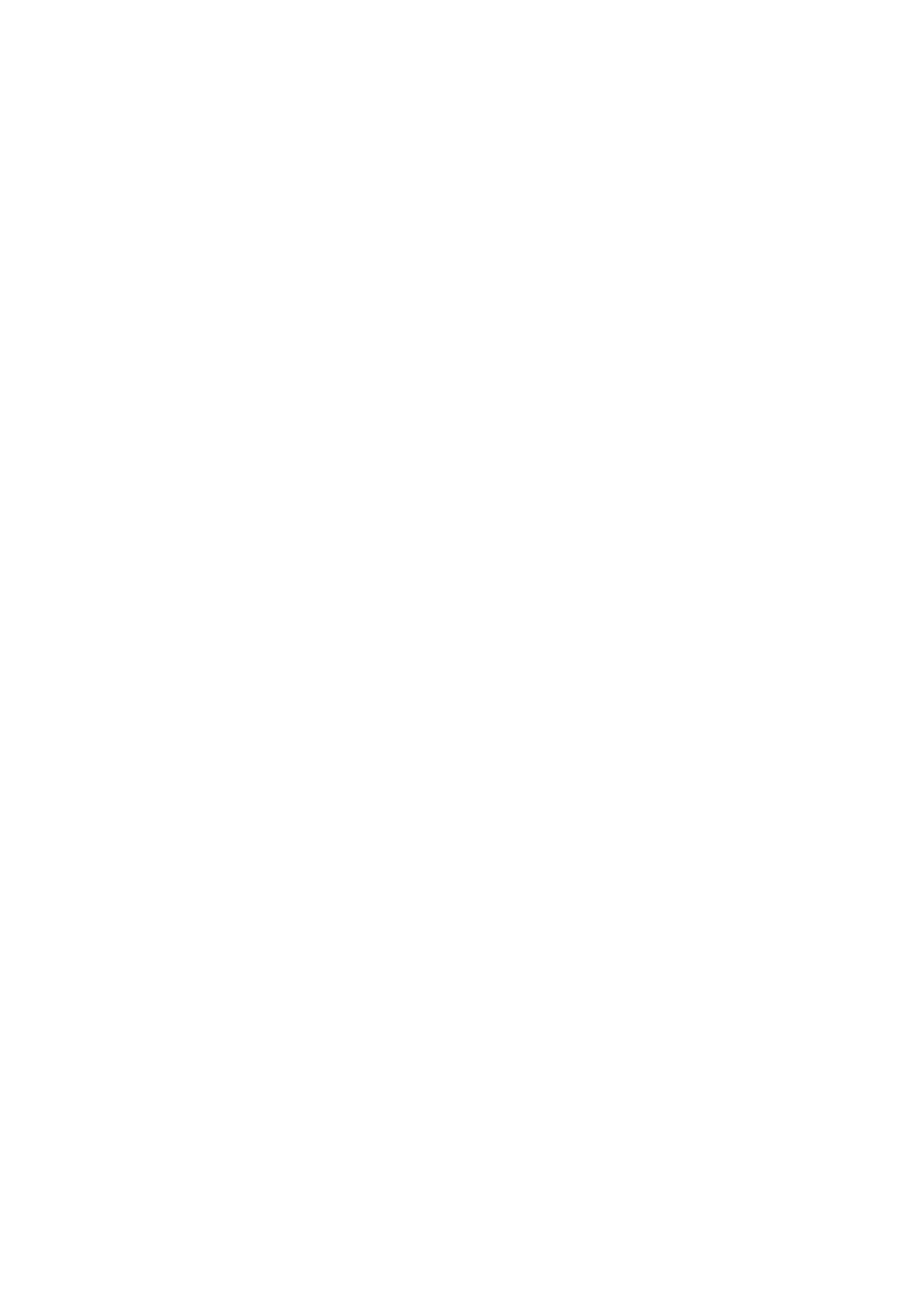# **Contents**

|  | 6. Selected Bilateral Issues between the Commission and Member States 2004-09 9 |  |  |  |
|--|---------------------------------------------------------------------------------|--|--|--|
|  |                                                                                 |  |  |  |
|  |                                                                                 |  |  |  |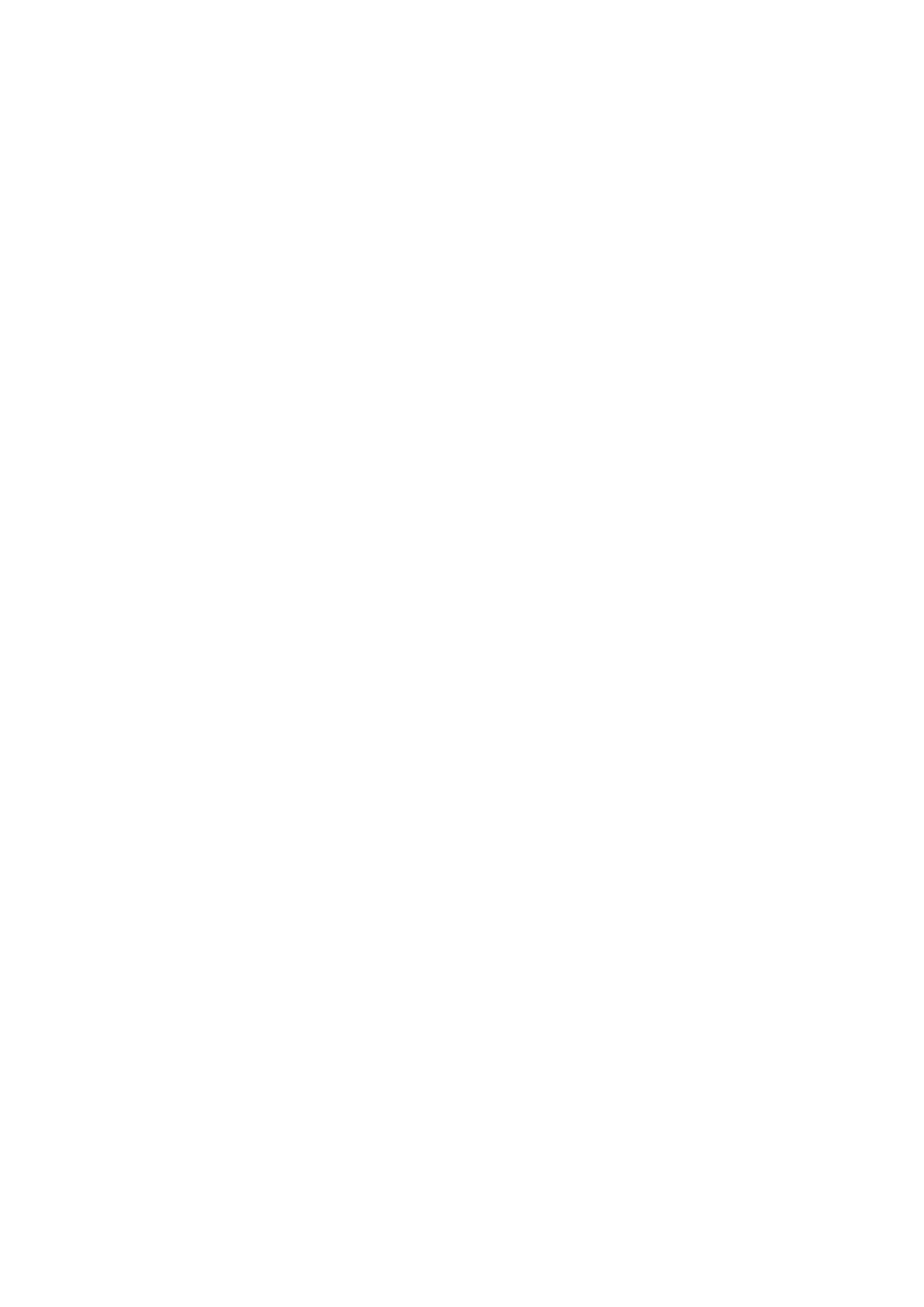# **THE EUROPEAN COMMISSION 2004-09: A POLITICALLY WEAKENED INSTITUTION? VIEWS FROM THE NATIONAL CAPITALS**  *EPIN WORKING PAPER NO. 23 / MAY 2009*  **PIOTR MACIEJ KACZYŃSKI\***

#### **Executive Summary**

The Barroso Commission is coming to an end. At this stage it is impossible to foresee when the end will be or if the new (old) Commission President will be (re)elected in July 2009 by the new European Parliament. Nevertheless, based on the survey results of experts in 25 EU member states<sup>1</sup>, the following picture of the European Commission emerges:

First, the Commission remains at the centre of European decision-making process. At the same time however, its **political position** seems to have weakened since 2004. The national capitals' perception is that it has lost out vis-à-vis other institutions, especially the Council of Ministers. Within the Council the Commission is perceived as being largely dependent on bigger member states. This view is shared by both the bigger (especially France and Germany) and smaller nations.

Second, the Commission seems to be losing **political leadership** in the Union. It is more and more perceived as serving the interests of the larger member states, sometimes even at the expense of smaller ones. The dominant perception is that among the European institutions the lowest common denominator is no longer determined as it was by the Council, because the Commission is increasingly anticipating national positions at an earlier stage and taking them into account at the preparatory level. Hence, it is no longer the institution that seeks the higher standards of 'Community interest' – this may well be the role for the new European Parliament.

Even if not all countries share these perceptions, there was not a single member country claiming that the Commission is gaining (rather than losing) ground vis-à-vis the other institutions; that it has improved its independence record against the larger nations or that it seeks higher standards rather than the lowest common denominator.

At the same time the Commission's greatest success – and also uncontested – is the adoption of the **Climate and Energy Package**. The activities in these policy areas are the most appreciated across the EU.

The single most important failure was the inability to foresee and respond to the **financial and economic crisis**. The Commission's actions were largely viewed as "too little too late".

It is not the purpose of this report to determine whether these perceptions are true or false.

But the very debate about and perception of the European Commission by national political elites and the general public alike has some impact on its proceedings.

1

<sup>\*</sup> Piotr Maciej Kaczyński is a Research Fellow at the Centre for European Policy Studies in Brussels.

<sup>&</sup>lt;sup>1</sup> See Annex 2 for the questionnaire used in this survey.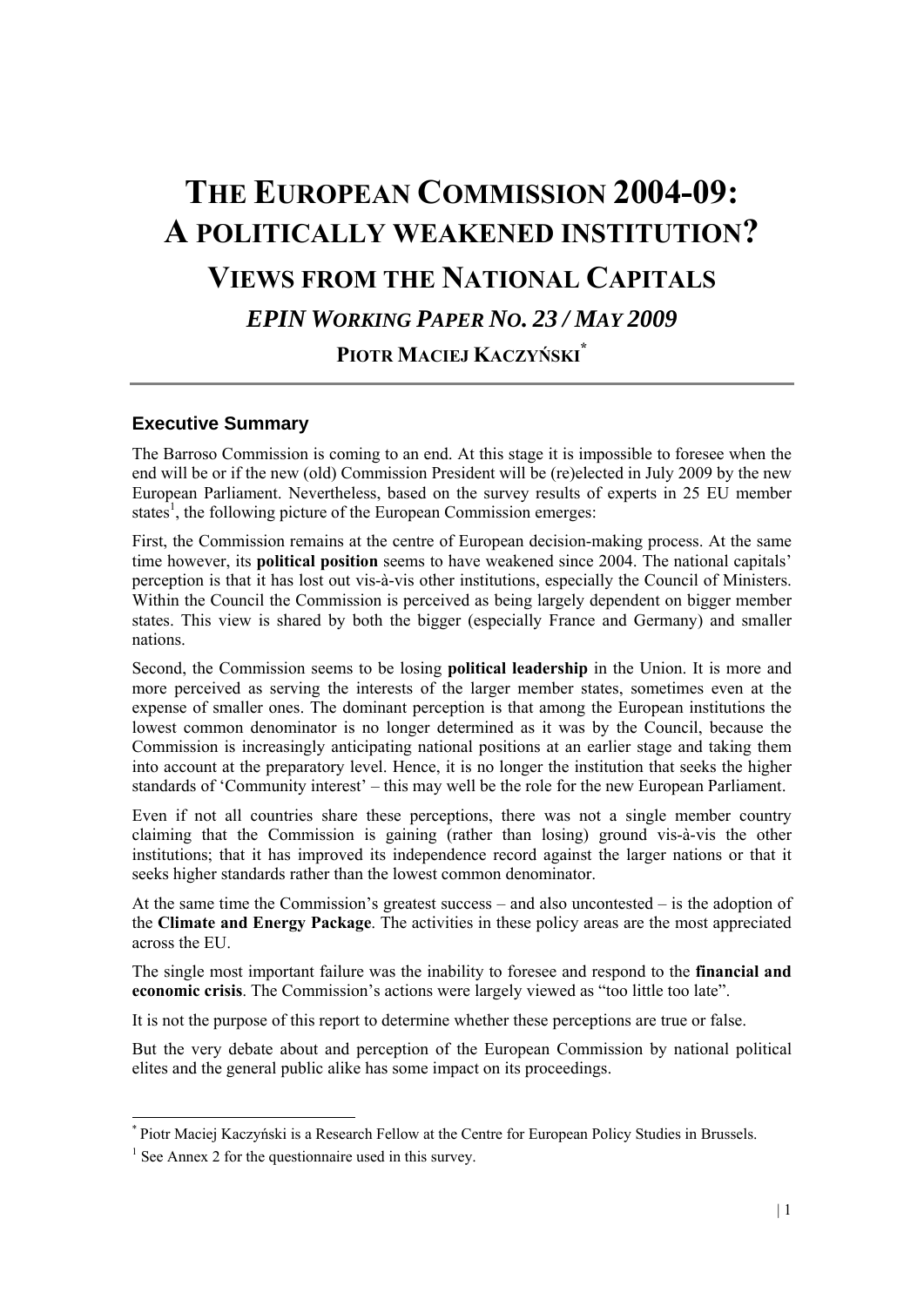### **1. Views from the National Capitals**

The European Commission is an institution that needs to continue to fight to maintain its relevance in the European Union. This study shows that in a number of EU member states the public debate and national perceptions of the European Commission is that this institution is losing importance vis-à-vis the other institutions of the European Union.<sup>2</sup> Recently *The Financial Times* published a list of fifty people who will frame the debate on the future of global capitalism. There are 17 EU citizens on this list, including the Prime Minister of the United Kingdom, the President of France and the German Chancellor. From the European institutions only the President of the European Central Bank was included. The absence of the European Commission President is telling, even if the FT stated that the list is by no means exhaustive.<sup>3</sup> Among the general public too the importance of the European Commission has decreased by 7% between 2004 and 2008. The countries in which the perception of the Commission's importance has decreased the most are Ireland, the United Kingdom (-15% each); Italy and Finland (-12% each). The country where the Commission gained the most in perceived importance is Greece  $(+7%)$ <sup>4</sup>

Opinions on the European Commission's performance are framed mainly through bilateral activity (between the Commission and individual member state government) as well as its presence in the national public debate. Therefore a series of national pictures arises where the European Commission consists basically of the President and one Commissioner – the national one. Almost all Commissioners are very popular in their own countries. One example of the power of embodying the European Commission is visible in Lithuania, where the Commissioner Dalia Grybauskaitė is so popular that she has decided to run for President of the country with a very good chance of winning the popular vote in the first round.<sup>5</sup> The exception to this general rule is in the United Kingdom, where the national Commissioner is so absent from the national debate that the public has broadly forgotten about the politician mandated to work in the Commission. When Peter Mandelson resigned from the position of Trade Commissioner to join the national cabinet in 2008, he was welcomed back by some sections of the media as if he had been completely absent from the national British debate.

A predominant perception about the Barroso Commission is that it has tended to favour rather liberal policies over a more neutral approach. In some countries this was welcomed as a positive development (United Kingdom), while in others this view was a basis for criticism (in France and Italy for example).

<sup>&</sup>lt;sup>2</sup> The survey was conducted among national experts in spring 2009. The experts were asked to name up to three successes and up to three failures of the European Commission 2004-2009 as perceived from national capitals. A number of them conducted additional national research. They were also asked to identify up to three issues that came up between the European Commission and national governments in the given framework. Lastly, the experts were also asked to provide information on the perception of the European Commission's independence from the national and other governments. There were contributions from 25 EU member states (with the exception of Austria and Malta)

<sup>&</sup>lt;sup>3</sup> "Fifty who will frame a way forward", *Financial Times*, 10 March 2009 (available at http://www.ft.com/ cms/s/0/2fe0826a-0dac-11de-a10d-0000779fd2ac,dwp\_uuid=ae1104cc-f82e-11dd-aae8- 000077b07658.html). 4

According to Eurobarometer 62 in the autumn of 2004, 75% of EU citizens thought the Commission played an important role in the European Union. Four years later (Eurobarometer 69) 68% of European shared this opinion. See http://ec.europa.eu/public\_opinion/standard\_en.htm.

<sup>&</sup>lt;sup>5</sup> One poll gave her 74% support in the May 2009 elections. See "Grybauskaite is Favourite Contender in Lithuania" in Angus Reid Global Monitor: Polls & Research, 3 April 2009 (http://www.angusreid.com/polls/view/33138/grybauskaite\_is\_favourite\_contender\_in\_lithuania).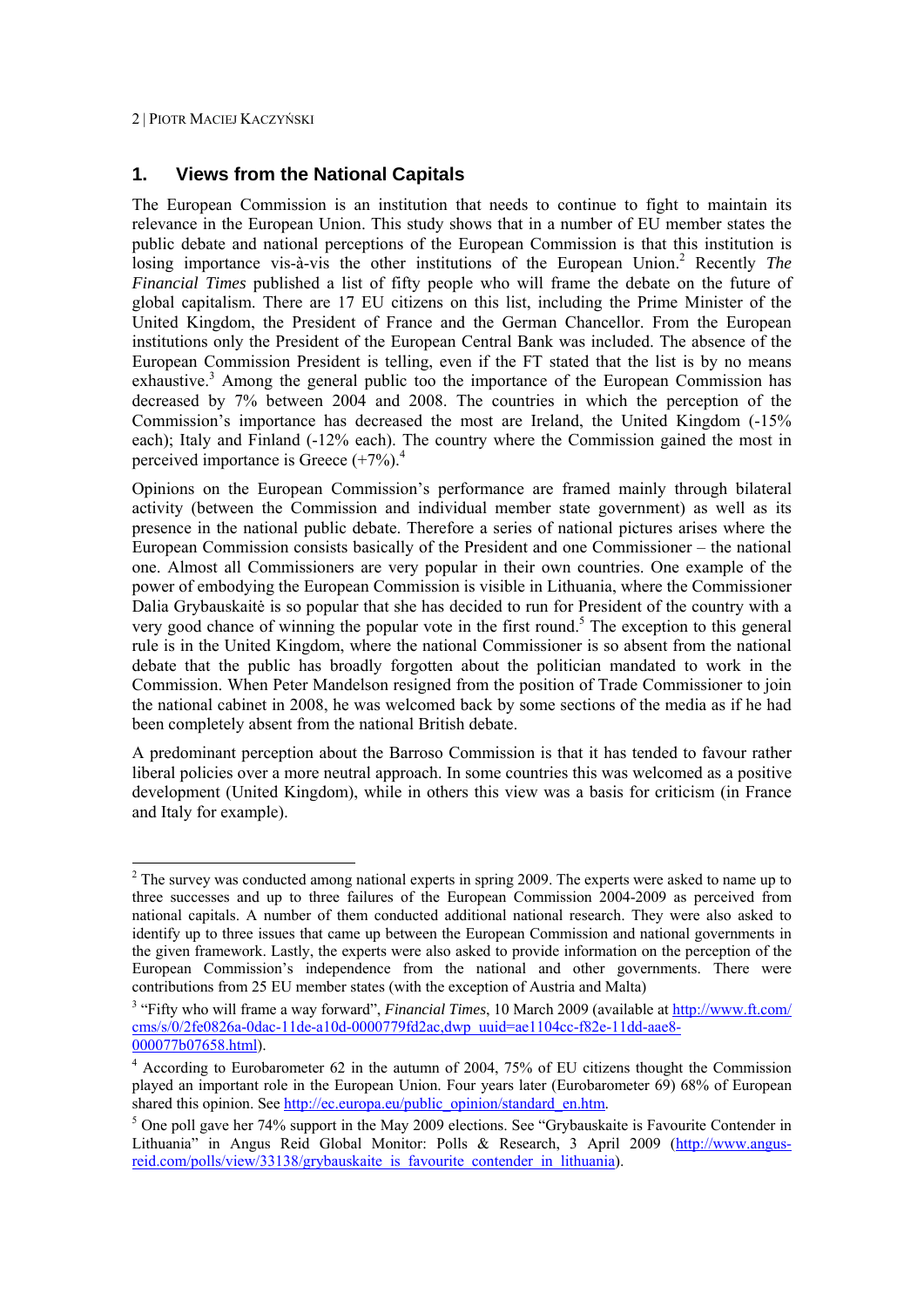In many of the newer member states that joined the EU in 2004 or 2007, the European Commission is largely respected for its pre-accession role. The opinion of the Commission's performance as having a liberal bias is not as strong here, though the liberalising role of the Commission is widely taken for granted (for example in the Czech Republic or Poland). In any case, the perception of the Commission's activity has been predominantly formed by the character of the relationship between individual Member States and the European Commission. This has manifested itself in the number of infringement cases, various competition policy decisions, the allocation of rights or duties in legislative proposals as well as assistance in the preparation of the Slovene and Czech EU presidencies.

The tradition of a high profile European Commission from the pre-enlargement era has sometimes delivered a mixed result in the post-2004 landscape when the direct link between the Commission and a country became somewhat diluted. In Slovenia for example, the Commission is not as well-known as the Council or the European Court of Justice. The Council's popularity might be the consequence of the Slovene Presidency in 2008 to which the media paid keen attention, as it offered a public stage for Slovene politicians and institutions. The European Parliament also attracted public attention more when the representatives of Slovenia spoke there.

For some states the European Commission represents a form of 'alternative institution' to the national governing institutions. The European Commission usually enjoys much higher support ratings than the national governments in newer member states (for example in the Czech Republic, Bulgaria, Poland and Slovakia). Even in a country like Latvia, where trust towards the Commission is relatively low among the EU-27, the level of trust towards the Commission still exceeds the level of trust towards the national government.<sup>6</sup>

In a number of countries the general opinion is that the Barroso Commission was a weaker institution (for example in the Netherlands, France, Finland and Greece) than other European institutions. The particular concern was that the Commission's position is an effect of the increasing intergovernmentalism of the decision-making process in the European Union. On the other hand, some national governments actually favour the development (for example in – although seldom explicitly advanced – Sweden). This opinion is further strengthened by a national reading that the Commission has not been able to fully deliver on in its ambitious agenda (for example in Latvia and Slovenia), even if the lack of success is not necessarily attributed to this institution alone.

There are, however, also positive opinions of the Barroso Commission in several member states (for example Spain, Poland and Latvia). The Spanish perspective is particularly telling, as it exemplifies a trend that could be observed in years to come in the newer EU member states. In Spain, public opinion, the political elite and other experts on the process of supranational integration still tend to consider the European Commission as a very legitimate and effective body in itself. The Commission is thought to fulfil its duty as the 'guardian of the treaties'. Furthermore, having joined the EC/EU in 1986 during the golden years of Jacques Delors, in Spain the institution probably enjoys an additional margin of approval compared to other countries. This margin is not yet used up, despite the dubious legacies of the Santer and Prodi tenures. The Commission still brings to Spanish minds the great achievements of 1980s-90s – constructions of the Internal Market, Cohesion Policy, the launch of EU Citizenship and the preparation for EMU.

Even if the Barroso team does not achieve the same levels of recognition among Spaniards as the Delors Commission did in terms of dynamism and sense of direction, it is generally

1

<sup>&</sup>lt;sup>6</sup> According to Eurobarometer 70 (autumn 2008) National Report for Latvia, 16% of Latvians trusted their national government compared to 38% of Latvians who trusted the European Commission.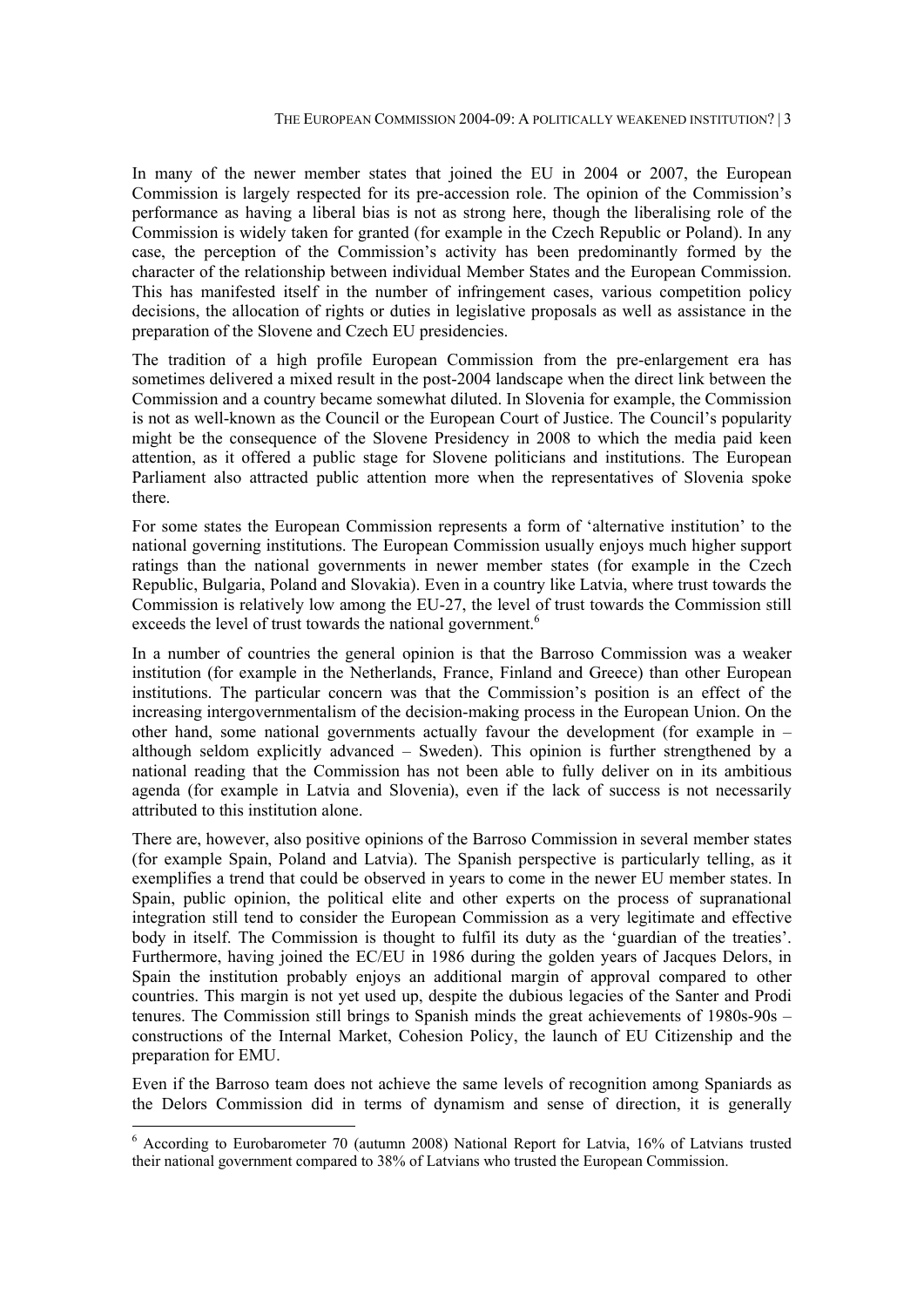perceived as being a competent group of Commissioners with the right leader. The overall assessment of both policy style and outputs is positive, especially in view of the complexities of incorporating the ten states that joined the EU only some months before the appointment. Moreover, it is the largest Commission in history with 25 portfolios; further increased mid-term for the 2007 enlargement.

# **2. Public Opinion and the Commission**

Public opinion of the European Commission has largely remained stable. Over the past five years public support for this institution under the Barroso Commission has dropped by 5%. After four years in office the previous Prodi Commission was able to increase support moderately (+2%) and in its final year support jumped to 52% (increase of 8% since 1999). Even if the general picture remains largely unchanged for the Barroso Commission, it is telling that in all three Eurobarometer indicators on the Commission, in late 2008 the institution was less known, considered less important and fewer people trusted it than when the Barroso Commission took office.

|            | Autumn 2004 | Spring 2008 | Difference |
|------------|-------------|-------------|------------|
| Knowledge  | 82%         | 78%         | $-4\%$     |
| Importance | 75%         | 68%         | $-7\%$     |
| Trust      | 52%         | 47%         | $-5\%$     |

*Table 1. Eurobarometer indicators on the European Commission, 2004 and 2008* 

*Source:* Comparison between results reported in Eurobarometer 62 (autumn 2004) and 69 (spring 2008). Both reports are available at http://ec.europa.eu/public\_opinion/

At the same time the stability of this situation is to some extent superficial; the national confidence ratings towards the Commission have sometimes changed considerably since 2004. It is possible to distinguish five groups of states in this regard. In the first group the Commission has enjoyed a stable and comfortably **high support** of over 60% for a long period. These states are: Belgium, Slovakia and Slovenia. The fourth member state of the group is the Netherlands, where the Commission has continued to gain support since spring 2005 (+13%).

The second group consists of those states in which **support is solid:** between 55 and 60%. They are: Malta, Estonia, Finland, Luxembourg, Greece, Hungary, Lithuania and Romania. From this group Luxembourg is the country where support for Commission activity has significantly dropped over the past four years (-10% between autumn 2004 and autumn 2008). Over the past year the Commission has also lost 13% support in Greece. If this new trend continues Greece will soon join the next group of states 'in transition'. In Greece therefore the Commission is both perceived as more important  $(+7%)$  and less popular.

The group '**in transition**' consists of states in which the Commission is supported by over half of the population. This applies to the Czechs, Cypriots, Danes, Portuguese, Spanish, Swedes and Bulgarians. What is worth mentioning here is the steady increase of support towards the Commission among the Swedish public over the past five years (+9% since spring 2005) and the first decrease of support among the Portuguese public since 2004, which fell below 55% in autumn 2008.

There are four nations in which the Commission is **losing support**. In Ireland the decrease in support since autumn 2004 was 16% and over the past year alone the Commission has lost 10% of its support in this country. In Italy the Commission has lost 11% of its support since 2004. In Poland a new phenomenon appeared in 2008, when the Commission lost 14% of its support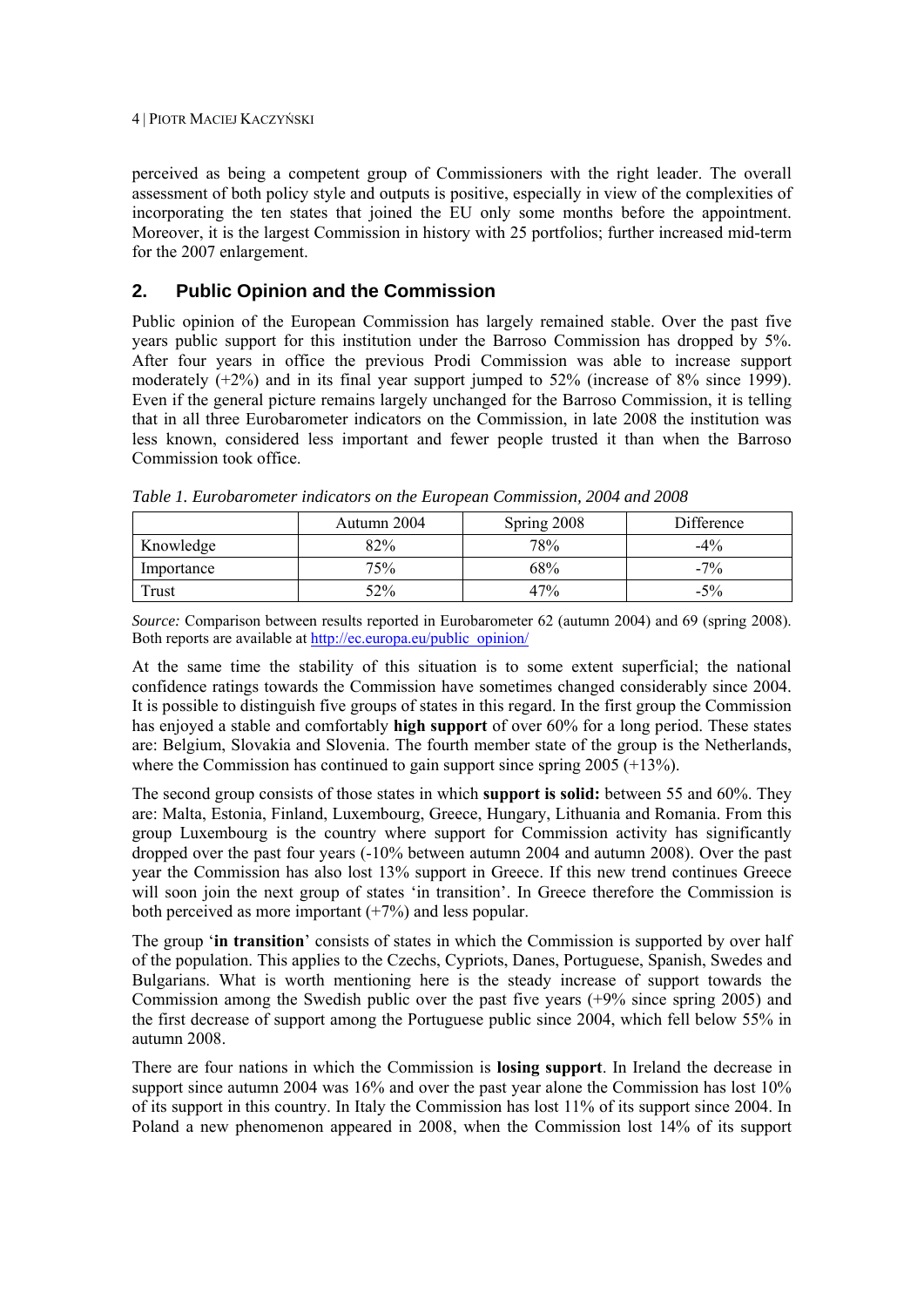within 12 months. A slightly less radical showing occurred in France, where the Commission lost 9% of its support during the year between autumn 2007 and autumn 2008.

The last four nations are those in which the Commission is not necessarily losing trust, because it has already **lost support** (below 45% support rate). In Austria, Germany, Latvia and the United Kingdom the Commission has not been losing support at the same rate as the previous category, but the levels of support remain very low. An interesting development took place in the United Kingdom, where the support first fell rapidly in 2004-2005 (-13%) and stabilised at the extremely low level of about 25%. Yet ever since the record low support of autumn 2007 (22%) the last year saw an increase in support of 5%.

The perceived importance indicator remains relatively high. Four cases worth mentioning are those states in which the Commission lost 12-15% of its support between autumn 2004 and spring 2008. Public opinion of the importance of the Commission has changed in Finland, Ireland, Italy and the UK. At the same time a reversal of this process has only been observed in Greece (+7%).

#### **3. The European Commission's Independence**

What is striking is the low support for the European Commission among the biggest EU nations. With the exception of Spain, the other five nations already have either a low or increasingly low opinion of the European Commission. One way of explaining this would be to point to the Commission's impact on the bigger states, which remains rather limited. Hence there is little need to trust an institution if it proves itself to be powerless, if not irrelevant at times. This hypothesis, however, is largely untried, as public opinion about the Commission's importance in the six largest nations is mixed:

|                | Autumn 2004 | Spring 2008 | Difference |
|----------------|-------------|-------------|------------|
| Poland         | 84%         | 80%         | $-4%$      |
| Spain          | 73%         | 73%         | $0\%$      |
| France         | 76%         | 71%         | $-5\%$     |
| Italy          | 77%         | 65%         | $-12%$     |
| Germany        | 70%         | 64%         | $-6\%$     |
| United Kingdom | 63%         | 48%         | $-15%$     |

*Table 2. Importance of the European Commission 2004-2008 among selected members* 

*Source:* Comparison between results reported in Eurobarometer 62 (autumn 2004) and 69 (spring 2008). Both reports are available at http://ec.europa.eu/public\_opinion/

Another way of looking at the limited trust towards the Commission among the larger countries is to look at how the perception of the institution is framed within the different national contexts. First, the national perception is that the Commission is composed mainly of the President and the relevant national Commissioner. Second, the Commission's performance is also perceived through actions targeted at this country and there is more of this kind of interaction with the larger member states.<sup>7</sup> Third, the interaction with larger member states gains more media attention, especially where controversy about the Commission's independence is

<sup>&</sup>lt;sup>7</sup> For example, in 2007 the top five countries that provided state aid in absolute figures (and this is monitored by the European Commission) were: 1. Germany, 2. France, 3. United Kingdom, 4. Spain, 5. Italy. Poland was  $10^{th}$ . See: "Total State aid by Member State as a percentage of GDP (1992 – 2007)", http://ec.europa.eu/competition/state\_aid/studies\_reports/ws2\_2.xls.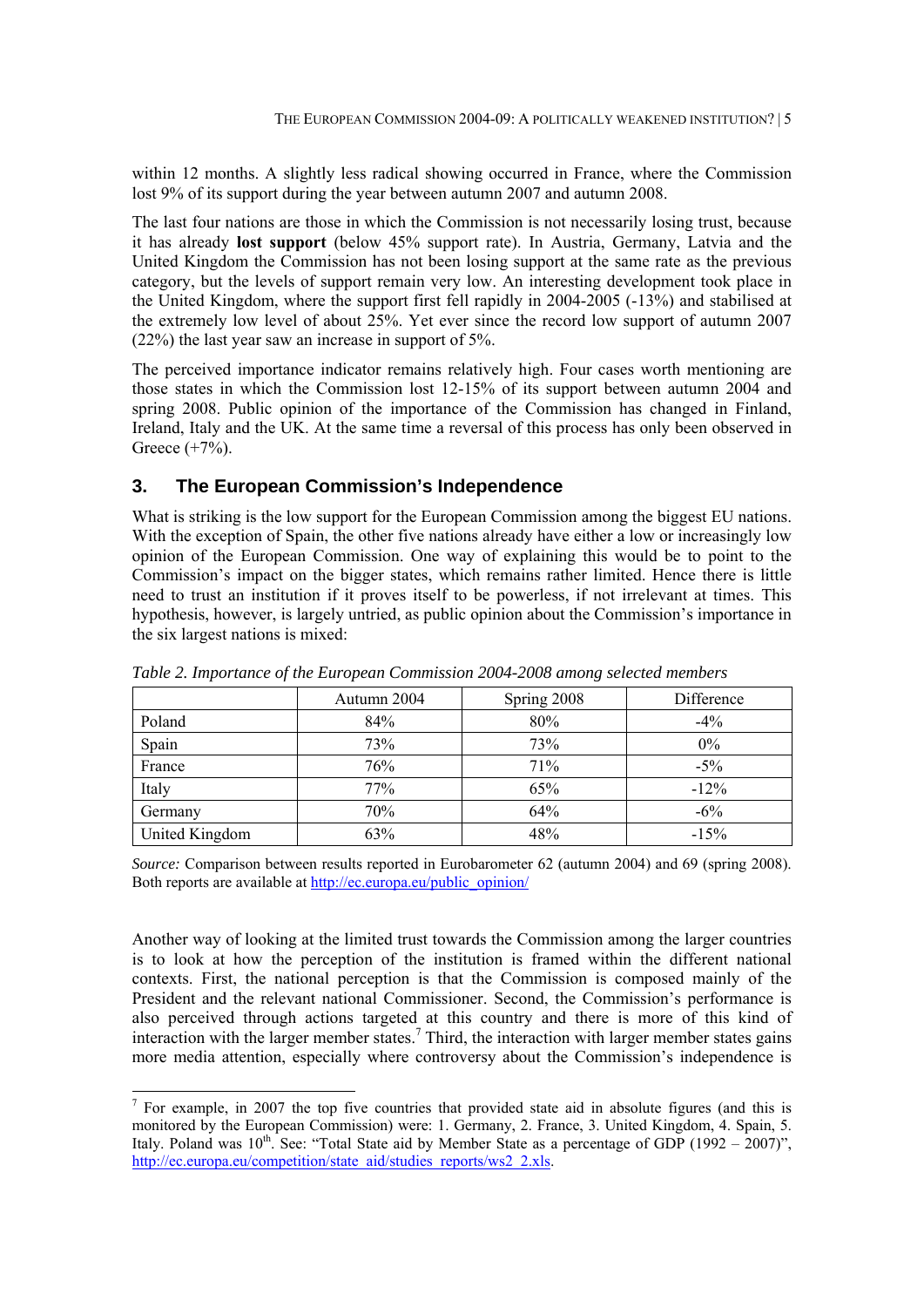involved. In this context the notable case of the application the Stability and Growth Pact rules in France and Germany in 2003 contrasts clearly with, say, the Lithuanian 2006 Eurozone application, which was rejected because the inflation rate at the time was too high by 0.1%.

For these reasons the national perception is that the Commission is less independent when it comes to dealing with the larger nations. The general impression is therefore that the Commission takes politically motivated decisions regarding its bigger members and bureaucratically justified decisions towards the smaller nations.

|                                                                                             | Commission's           | Commission's            | Preference |
|---------------------------------------------------------------------------------------------|------------------------|-------------------------|------------|
|                                                                                             | independence from your | independence from other |            |
|                                                                                             | own government (A)     | $EU$ governments $(B)$  |            |
| BE, BG, CY, CZ, DK,<br>EE, EL, FI, HU, IE, IT,<br>LT, LU, LV, NL, PL,<br>PT, RO, SE, SI, SK | Greater                | Smaller                 | A          |
| ES, UK                                                                                      | Same                   | Same                    |            |
| DE, FR                                                                                      | Smaller                | Greater                 | в          |

*Table 3. Independence of the Commission from national governments* 

*Source*: Result of own survey of national experts, April 2009. The survey covered all EU member states with the exception of Austria and Malta.

### **4. European Commission Successes and Half-Successes 2004-09**

The greatest achievement of the Barroso Commission term is the activity in the energy and climate change area. The achievement of the **climate change package** has been dubbed as being among the top three successes in over half of member states. It was particularly celebrated in France, Spain, the UK, the Scandinavian and Baltic nations, Greece and the Benelux states. The Commission showed good leadership on the climate change proposals amid politically difficult times. It had a decisive impact on the efficient and quick formulation and adoption of the climate and energy package. This is especially important in the international context, including the December Copenhagen negotiations.

Another success in this area is the activity towards enhancing European **energy security**. This was particularly appreciated by some of the newer member states, like Poland, Bulgaria and Hungary, though clearly there is room for improvement. What was most appreciated is that the Commission successfully secured EU investments into energy security infrastructure. A more critical assessment of the Commission's role in this perspective came from Portugal, Lithuania and the UK: the 'energy package' needed to serve the energy security agenda at least as much as the threat posed by climate change. It did not.

The third success most commonly mentioned is the **enlargement** policy. The 2007 enlargement was particularly important for Bulgaria and Romania, but also for Lithuania, Sweden and Denmark. Accession negotiations with Croatia are appreciated most in Hungary, yet at the same time the Commission is criticised in the Netherlands for naming a date for possible accession whilst cooperation with the war crime tribunal is considered insufficient. Negotiations with Turkey also create mixed opinions. The Bulgarians wanted the Commission to do more for Turkish accession, while the (Greek-) Cypriot debate is that the Commission should be more critical of Ankara.

Concrete decisions related to the **single market** are also quite popular among many countries. The fact that the Barroso Commission has concentrated on 'producing' tangible results for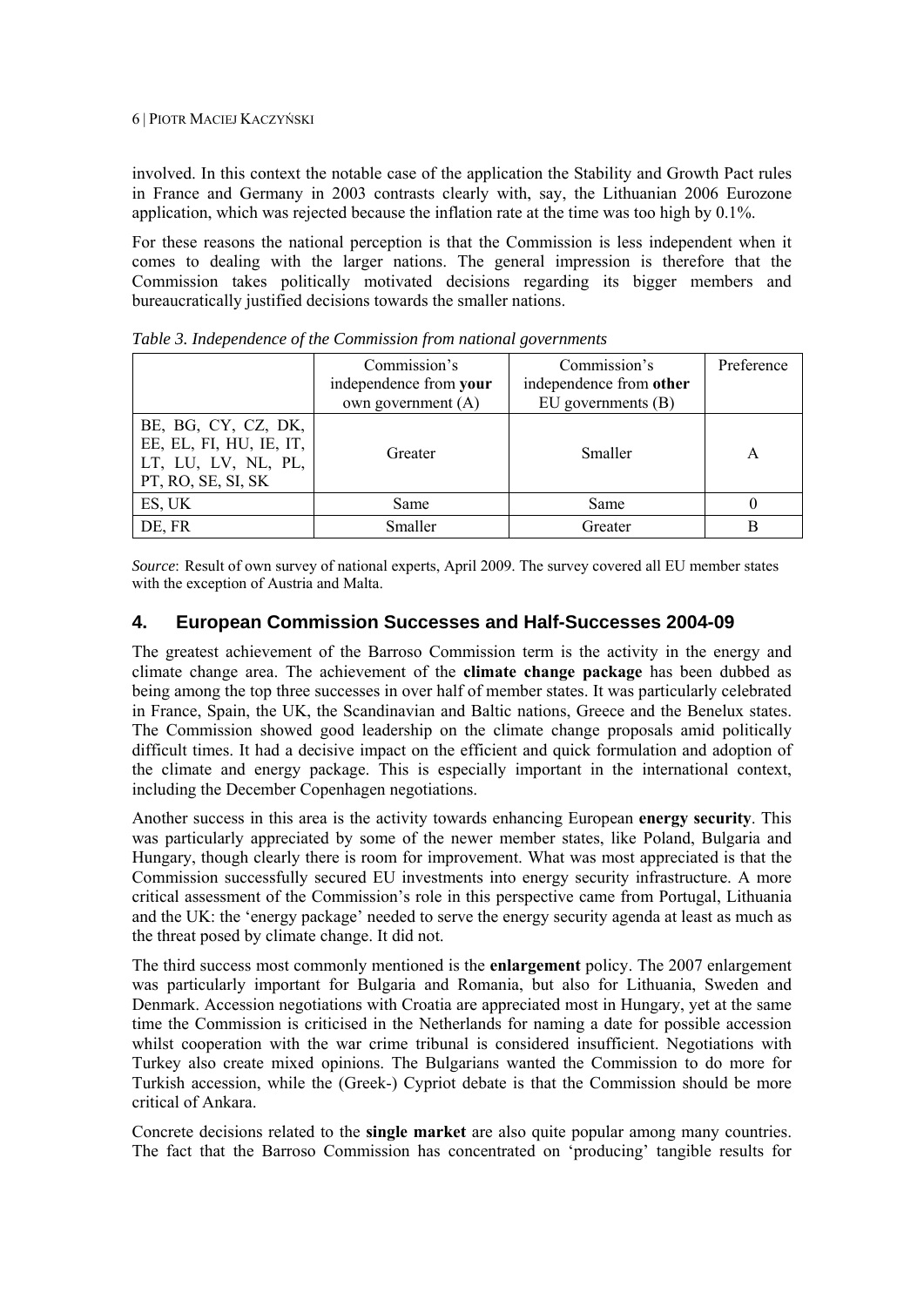citizens is perceived as a positive development. This approach strengthens the EU's output legitimacy, which is especially important, as citizens increasingly have the impression that the EU has lost its ability to produce concrete added value. This refers particularly to lowering the roaming rates, the Services Directive and the better regulation initiative. Roaming was particularly appreciated in France and Bulgaria; better regulation is especially well-regarded among the Czech elites and in Sweden, where also the approach towards the small and medium sized enterprises is welcomed. The Services Directive is more a divisive issue. It is considered a Commission success in Finland and in Luxembourg. At the same time it remains controversial in Germany, Belgium, Poland, Spain and the Czech Republic. In Portugal it was considered a tactical error to link the Services Directive to the Constitutional Treaty back in 2005.

The Commission's role in **institutional affairs** was most appreciated in Lithuania and Portugal. The Slovenes valued the Commission's support for their EU Presidency as well as the institution's political role in the conflict between Slovenia and Croatia. On the other hand, the Commission was also criticised for its approach to institutional issues. For example in Greece, Luxembourg and Estonia the public understanding seems to be that the Barroso Commission did not play a decisive role in promoting and facilitating the ratification of the Constitutional Treaty and, subsequently, the Lisbon Treaty. The Barroso Commission preferred to be a non-actor following the crises triggered by the French and Dutch "no" to the Constitutional Treaty and the Irish "no" to the Lisbon Treaty.

The assistance given to the Czech EU Presidency was not greatly welcomed either, especially the scheduling of the presidency agenda. For example in the Freedom, Security and Justice area the Czech aspirations were to initiate a post-Hague "Prague Agenda". In the Czech Republic it is considered that the Commission has circumvented as a pay-back for the bilateral Czech-US visa waiver negotiations. Now it is expected that "The Hague Agenda" will be replaced by the "Stockholm Programme".

**Competition policy** was also especially important in three countries: the Netherlands, Spain and France, where the Microsoft case was widely reported. The **consolidation process** was also perceived as a success for the Commission in countries like Germany (Schengen zone) and Slovakia (Eurozone). As was the case for the role in the **budgetary** negotiations 2007-2013 (Spain and Greece), the Common **Agriculture** Policy health check process (Cyprus and Romania), and dealing with relations with **Russia** (the UK and Germany).

All three issues are nevertheless controversial. For example, budgetary reform is perceived negatively in Luxemburg and the United Kingdom. The CAP Health Check was not as welcome in Latvia. The topic of Russia is also controversial; as the Commission's Russian policy creates rather negative reactions in Finland, Romania and Lithuania (either too slow or too fast on negotiating the post-PCA agreement).

There are also many individual successes that are important for only one member country. For example, in Spain it is noted that the European Commission has established the basis for a common European policy on migration, one of the most important priorities on the Spanish government's internal and external agenda. The portfolio of Justice, Freedom and Security, first held by Franco Frattini and now by Jacques Barrot, was one of the most dynamic in terms of legislative proposals, although it is also true that the directive on the return of illegal immigrants had a very negative reception in the Spanish media when it was finally passed by the EP.

Among other issues is consumer protection; the Barroso initiative on national parliaments; citizens' engagement; engagement in the social issues of Commissioner Spidla; addressing the Cyprus issue by President Barroso; finalising the ambitious REACH Directive after many years of work, and the limiting effect of the Commission on national politicians. This phenomenon is particularly visible in Italy, and probably a reason why Italy is the only big EU country in which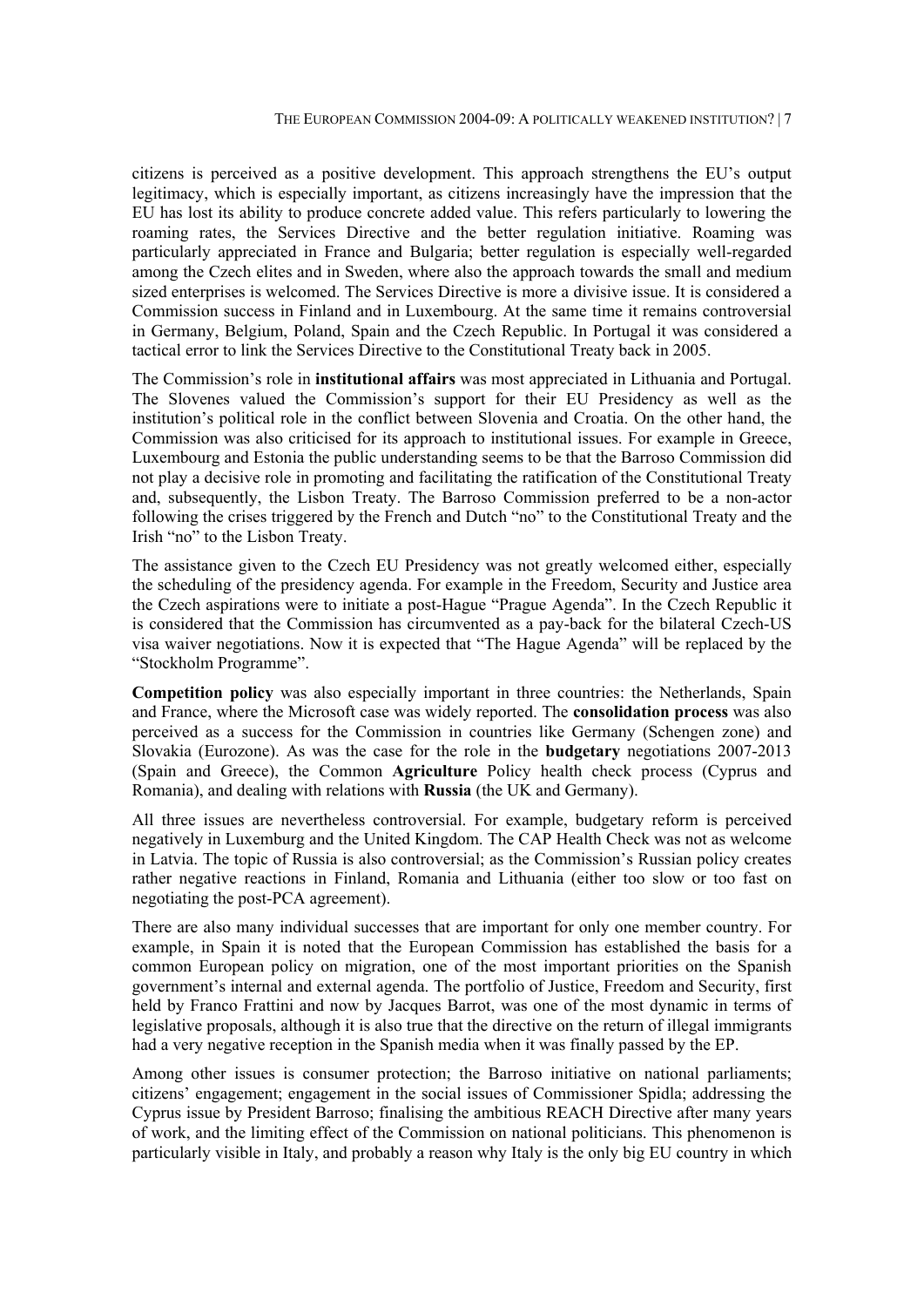the perception of the Commission's independence from influence by the national government is greater in the minds of the Italian general public than it is in other countries. For Poland a very important Commission success was the effective introduction of the Eastern Partnership initiative.

# **5. European Commission Failures 2004-09**

Apart from the perceived successes, the Commission has also had some sizeable problems. There are two main failures that are at least perceived as such in national public spheres. First is the financial crisis and economic downturn. The second set of problems is related to the lack of political leadership on the part of the Commission.

But the main failure of the Barroso Commission is perceived as the **financial and economic crisis.** There are four main arguments against the Commission in this respect. Firstly, the Commission failed to *predict* the crisis. Secondly, the Commission is perceived as having been reluctant to *regulate financial markets* before the crisis emerged.

Thirdly, the most popular argument is that the Commission failed to *respond* to the outbreak of financial instability and economic recession. For example in Poland there are fears that in times of crisis the Commission does not necessarily guarantee the correct application of Community law towards some member countries (i.e. the state aid rules). As a German debate goes, even though the Commission holds only limited competences to coordinate responses to the crisis, the Barroso College's performance was widely perceived as providing weak leadership at a time of crisis. Therefore the perceived *lack of leadership* is the fourth argument in national debates put forward against the Commission. For example, the Greek perception is that the Barroso Commission was unable to rise above mediocrity to provide inspirational leadership within the EU following the breaking of the financial and economic crisis. It was by and large left to the big member states to provide strategic guidance and leadership.

The situation that emerged in the second half of 2008 showed, as the Portuguese argument goes, how fragile the European institutions are when faced with 'troubled times'. Although weeks later a common action was set in motion, European solidarity and integration were conveniently forgotten in the name of 'national interests' for quite a time, and the Commission did not fulfil its role as 'institutional locomotive' within the European Union.

The second single most popular feeling in national capitals is that the Barroso Commission **lacks** *political* **leadership**. There is an argument put out across the Union that the Commission's dependency on member states has increased to such an extent that it challenges 1) the inter-institutional balance; 2) the balance between the big and small members; 3) the institution's capacity to uphold and guard the prerequisites of the *acquis communautaire*, notably vis-à-vis the bigger member states; 4) the Commission's collegiality and 5) the its future effectiveness.

The popular understanding is therefore that the Barroso Commission was not able to reverse the general trend of the European Commission steadily losing strategic importance since the 1990s, and that this lack of leadership was particularly evident during the Barroso Commission term around the financial crisis and the constitutional process, where the Commission took a nonactor stance following the crises triggered by the French and Dutch "no" to the Constitutional Treaty and the Irish "no" to the Lisbon Treaty.

The balance between the bigger and smaller members is an issue particularly dear to the smaller nations. The main problem these countries have is that the Commission does not take into account the interests of the smaller nations. In Slovenia this became evident particularly in the discussions on the second cycle of the implementation of the Lisbon Strategy. Another is that it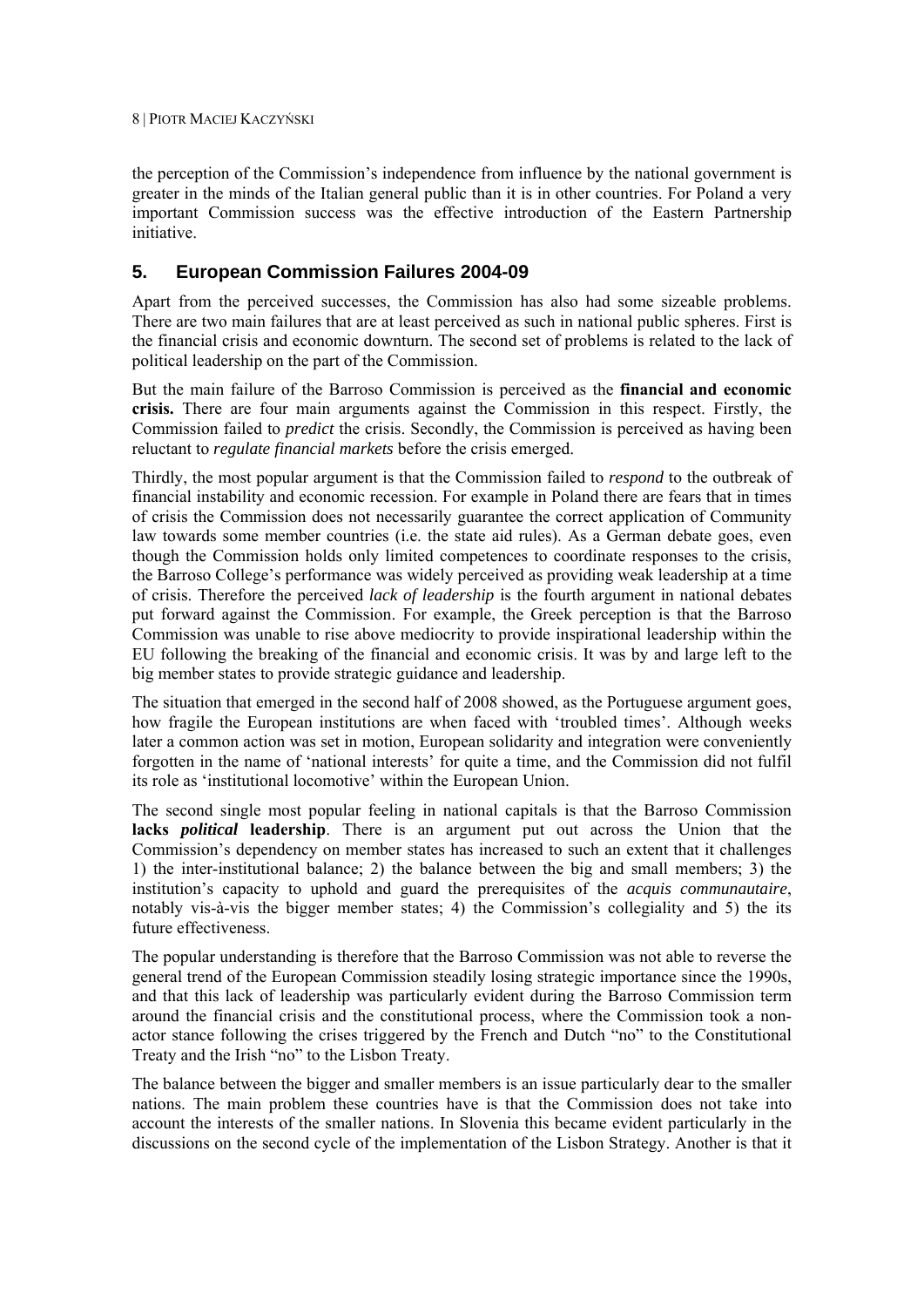risks being perceived as setting double standards and demanding less from the bigger nations. This could eventually endanger the legitimacy of the Commission.

The last two elements of the picture are related to the size of the Commission. The Barroso Commission is sometimes perceived as an un-collegial team lacking cohesion. There is also an effectiveness challenge. There are countries, like Spain, in which there is a national consensus between the government and the opposition that the Commission should have fewer than 27 members. Therefore the recent compromise reached with Dublin at the European Council of December 2008 (to keep one Commissioner per member state) has been considered as a necessary evil just to allow a second Irish referendum on the Lisbon Treaty. The striking example of creating a post of Commissioner for Multilingualism is mentioned in this context.

The **Services Directive** was mentioned above as a controversial issue, with some countries considering it a major success for the Commission. Despite that, it also came up as the third most popular example of a major Commission setback. The reason for this is unsatisfactory outcome, as the adopted text leaves an essential part of the single market unfinished. As a further Belgian argument goes, the way the Barroso team handled the matter can also be criticised. It decided to hold on to the overly ambitious idea of implementing complete freedom of all services through one single text. It would have been far more efficient if the Commission, in light of widespread opposition, had decided to present three of the four directives covering various aspects of the original proposal.

There is also another – albeit on a smaller scale – example of a Commission failure. The **sugar reform** of 2006 was badly received, especially in the Czech Republic and Finland, as closure of a number of sugar factories in those countries came as a result of that reform.

In one member country the greatest failure of the Barroso Commission concerns the approach towards economic and social issues. For French citizens, the Commission remained obstinate in its **liberalism**, which undermined its capacity to anticipate the economic crisis and to react efficiently. Moreover, the Barroso Commission is severely criticised in France for its lack of proposals on social issues. For example, not enough has been done on the issue of Services of General Interest, which is of vital concern in France and the perception is that little was done on social policies during the update of the Lisbon Strategy in 2005.

#### **6. Selected Bilateral Issues between the Commission and Member States 2004-09**

There are many individual issues between the European Commission and individual member states. A great majority of them are related to proposed legislation or the implementation of that legislation. One indicator of where debates can arise is to look at how many infringement procedures have been set in motion against each of the member states (see Table 4).

To follow is a brief overview of the national debates on the relationship with the European Commission:

In **Belgium** one major problem has to do with the political weakening of the Commission, as mentioned above. This has led to difficulties for the national government as it became more difficult to defend the Commission's action. As mentioned above, there is also a growing perception that this Commission, more than its predecessors, is more centred on the big member states, and pays less attention to the smaller or middle-sized ones. For the Belgian government, these issues are perceived as problematic. A more specific problem is the **incorrect or untimely transposition** of European legislation, which has led to a considerably higher than average number of infringement procedures against Belgium. Despite an improvement in the situation, Belgium remains one of the most 'under-performing' member states in this regard.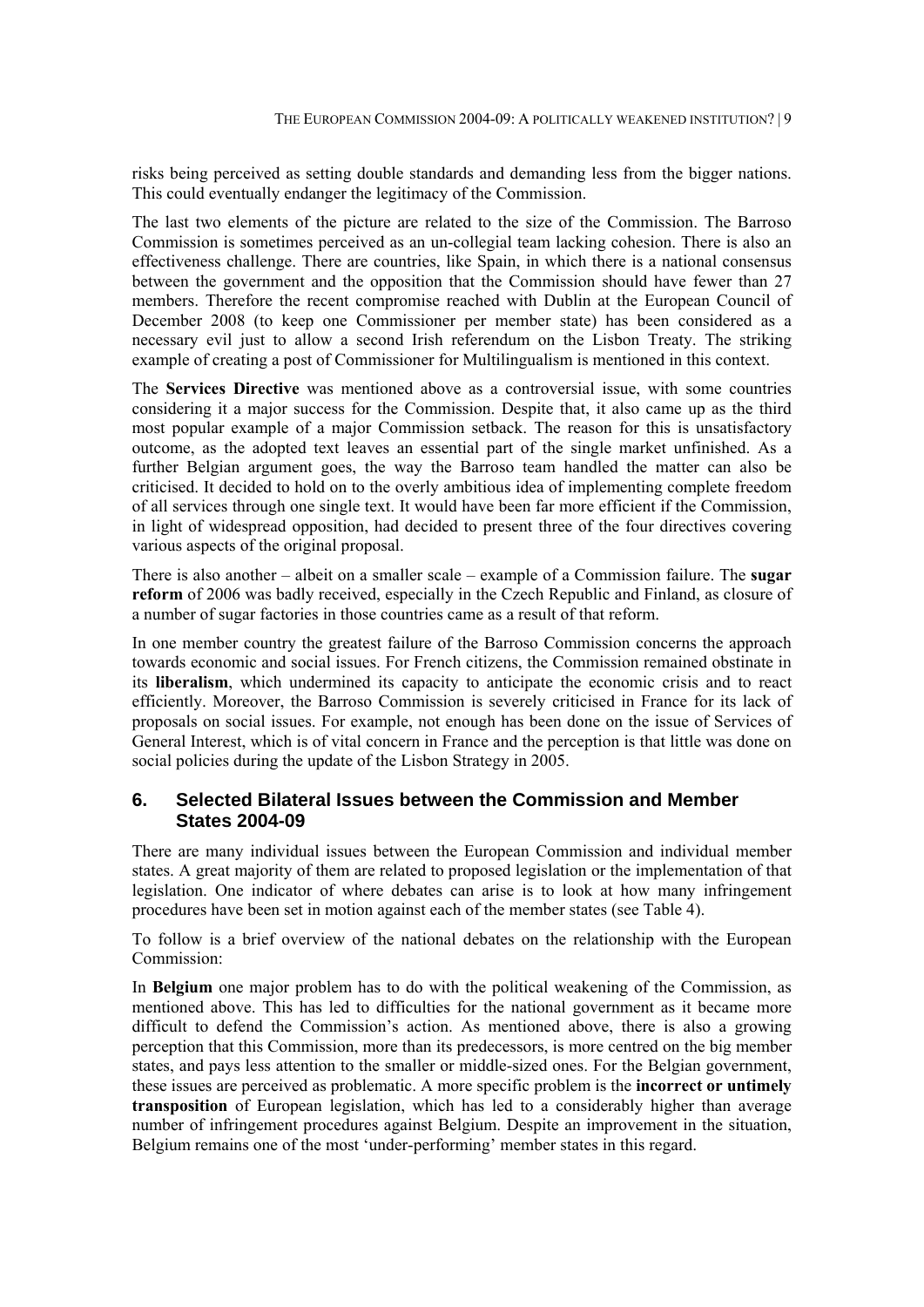|                | Completed Case -<br>Infringement<br>declared<br>$(2004-08)$ | Completed Case<br>- Action<br>dismissed<br>$(2004-08)$ | New actions<br>in 2008 alone | Completed<br>Cases - Total<br>$(2004-08)$ |
|----------------|-------------------------------------------------------------|--------------------------------------------------------|------------------------------|-------------------------------------------|
| Italy          | 77                                                          | 6                                                      | 17                           | 83                                        |
| Luxembourg     | 68                                                          | $\mathbf{1}$                                           | 15                           | 69                                        |
| Spain          | 58                                                          | 5                                                      | 21                           | 63                                        |
| France         | 57                                                          | $\overline{3}$                                         | 15                           | 60                                        |
| Greece         | 52                                                          | 5                                                      | 19                           | 57                                        |
| Germany        | 43                                                          | 5                                                      | 10                           | 48                                        |
| Belgium        | 45                                                          | $\overline{c}$                                         | 17                           | 47                                        |
| Austria        | 44                                                          | $\mathbf{1}$                                           | 10                           | 45                                        |
| Portugal       | 34                                                          | $\mathbf{1}$                                           | 14                           | 35                                        |
| United Kingdom | 25                                                          | 8                                                      | 13                           | 33                                        |
| Ireland        | 22                                                          | $\overline{3}$                                         | 10                           | 25                                        |
| Finland        | 20                                                          | $\overline{3}$                                         | 5                            | 23                                        |
| Netherlands    | 18                                                          | $\overline{c}$                                         | $\overline{4}$               | 20                                        |
| Sweden         | 16                                                          | $\overline{3}$                                         | 6                            | 19                                        |
| Czech Republic | 8                                                           | $\boldsymbol{0}$                                       | 6                            | 8                                         |
| Denmark        | 6                                                           | $\mathbf{1}$                                           | $\theta$                     | $\overline{7}$                            |
| Poland         | $\overline{2}$                                              | $\boldsymbol{0}$                                       | 10                           | $\overline{2}$                            |
| Slovakia       | $\overline{2}$                                              | $\boldsymbol{0}$                                       | $\boldsymbol{l}$             | $\overline{2}$                            |
| Lithuania      | $\mathbf{1}$                                                | $\boldsymbol{0}$                                       | $\boldsymbol{l}$             | $\mathbf{1}$                              |
| Malta          | $\mathbf{1}$                                                | $\boldsymbol{0}$                                       | 5                            | $\mathbf{1}$                              |
| Hungary        | $\mathbf{0}$                                                | $\boldsymbol{0}$                                       | $\mathfrak{Z}$               | $\boldsymbol{0}$                          |
| Cyprus         | $\boldsymbol{0}$                                            | $\boldsymbol{0}$                                       | $\overline{c}$               | $\boldsymbol{0}$                          |
| Estonia        | $\boldsymbol{0}$                                            | $\boldsymbol{0}$                                       | $\overline{c}$               | $\mathbf{0}$                              |
| Slovenia       | $\boldsymbol{0}$                                            | $\boldsymbol{0}$                                       | $\overline{l}$               | $\boldsymbol{0}$                          |
| <b>SUM</b>     | 599                                                         | 49                                                     | 207                          | 648                                       |

*Table 4. Cases concerning failure of a Member State to fulfil its obligations: Outcome 2004-08*

*Source:* Annual Reports of the Court of Justice for 2004, 2005, 2006, 2007, and 2008 available at http://curia.europa.eu/en/instit/presentationfr/index.htm. There was no ruling or case against the countries not included in the Table 4 (Bulgaria, Romania, and Latvia).

The **Bulgarian** government has serious problems with the Commission in the framework of the Cooperation and Verification of Progress Mechanism (CVM). The freezing of pre-accession funds because of irregularities, suspicions of fraud and conflicts of interest in the award of contracts are at the top of the Bulgarian government-European Commission agenda. The government is under pressure to deliver on the reform of the judiciary, the fight against corruption and organised crime. However, public opinion sides with the Commission rather than with the government. A December 2008 poll showed that 76% of Bulgarians consider the criticism of the Commission as justified.

As regards the climate-energy package, together with other new members from Central and Eastern Europe, Bulgaria has been pushing for more solidarity on energy issues and more flexibility with regard to  $CO<sub>2</sub>$  emissions trading beyond 2013.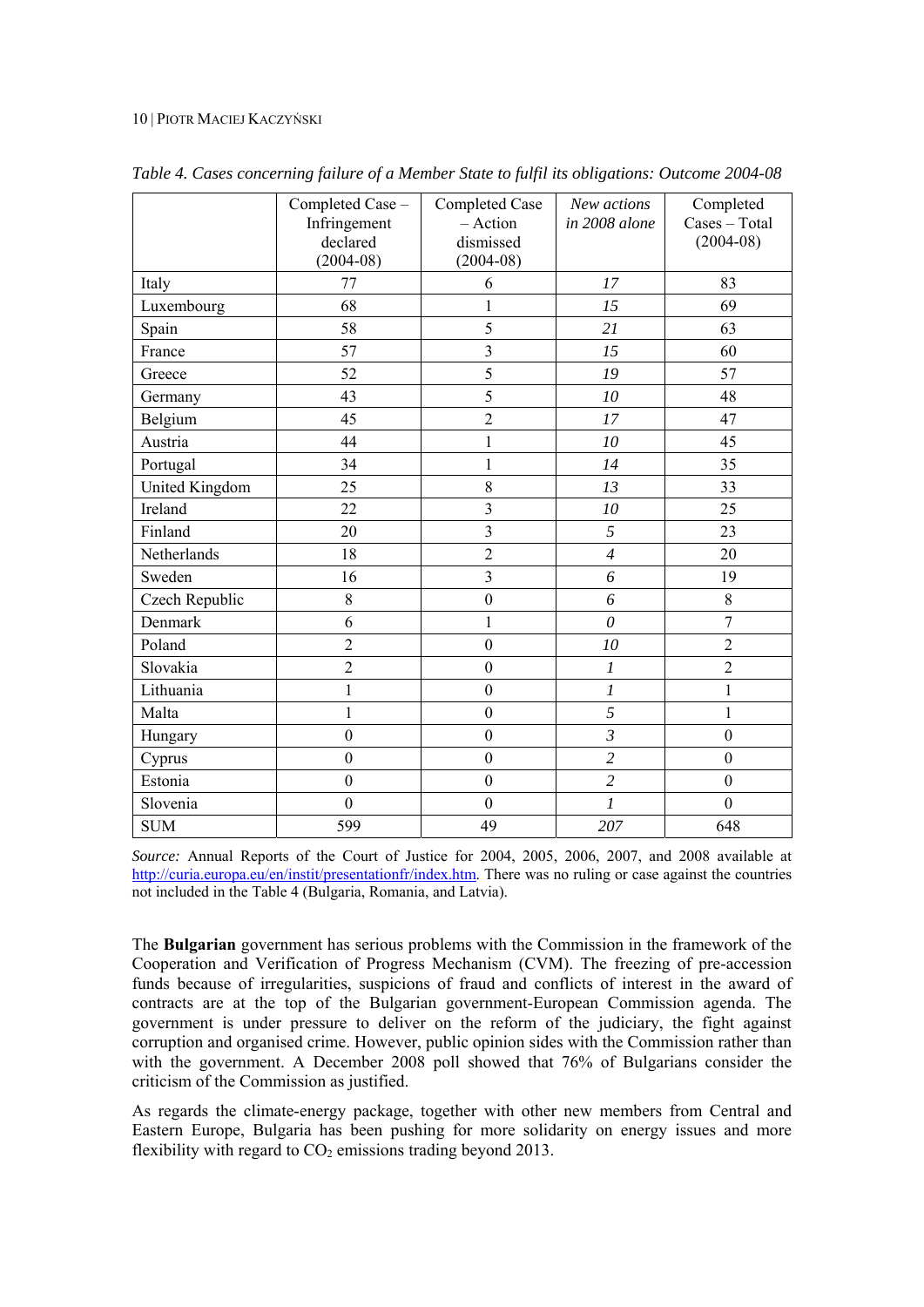Also, the Bulgarian government would expect more support from the Commission as regards its eagerness to join the EMR2 mechanism.

In **Cyprus** the Direct Trade Regulation proposal was proposed during the lifespan of this Commission.<sup>8</sup> It was linked to Protocol 10 of the Accession Treaty (i.e. it tried to bypass the legal framework of Cyprus accession).

The biggest Commission achievement from the Cypriot perspective is the setting up of a special unit to facilitate the ongoing process of negotiations on the Cyprus problem. This team is headed by Barroso instead of Commissioner Olli Rehn, who is perceived by many Greek Cypriots as biased. Nicosia welcomed this development.

By the same token, the biggest failure is that of the Commission to correctly gauge Turkey's progress with regards to its accession obligations. From Nicosia's perspective, the Commission is too soft on Turkey.

Despite some minor issues regarding the implementation of structural funds in the **Czech Republic**, overall the relations between the Czech government and the European Commission have been good due to their 'similar' (liberal) ideological focus.

In **Denmark** the most significant debate arose after the European Commission published a report on the Freedom of Movement directive in December 2008, where it stated that there was no proof of misuse of the directive and therefore no need to make any changes. These conclusions went against the political agreement between the Danish government and its supporting party, the Danish People's Party and their intention to pave the way towards a change of the directive. The political agreement was a result of the political outcry in Denmark after the ECJ ruling in the Metock case which, with the directive on free movement as point of reference, challenges Danish immigration policy.<sup>9</sup>

A few problems came to public debate in **Finland** with regards the European Commission. The most significant were the Article 141 negotiations on the reform of sugar production – relevant for the support of the Finnish farming industry. The result of these negotiations was perceived negatively in the country. Among other issues is the co-operation agreement negotiations with Russia. A general observation, shared in other member states, is that the Commission let the council presidencies (France being the most obvious example) capture the EU agenda.

Beyond the abovementioned issues there are, in fact, relatively few problems. The Finnish government is very satisfied with the Barroso cabinet, both in style and substance, and it openly supports another term for Mr. Barroso; Prime Minister Matti Vanhanen stated this publically in October 2008.

The main problem between the **French** governments and the Barroso Commission were related to international trade, services of general interest and genetically modified organisms' regulations. French officials were very critical of the liberal views of the Commission on those issues.

In **Greece** there have been no major problems between the government and the Barroso Commission. In general, the Commission is widely perceived as an advocate of genuine

-

<sup>&</sup>lt;sup>8</sup> See COM(2004)466 final, "Proposal for a Council Regulation on special conditions for trade with those areas of the Republic of Cyprus in which the Government of the Republic of Cyprus does not exercise effective control".

<sup>&</sup>lt;sup>9</sup> See the Metock case, Court of Justice Judgement in Case C-127/08 of 25 July 2008 and. The "European Commission Report on the application of Directive 2004/38/EC on the right of citizens of the Union and their family members to move and reside freely within the territory of the Member States", Brussels, COM(2008) 840/3, available at:http://europa.eu/justice\_home/news/intro/doc/com\_2008\_840\_en.pdf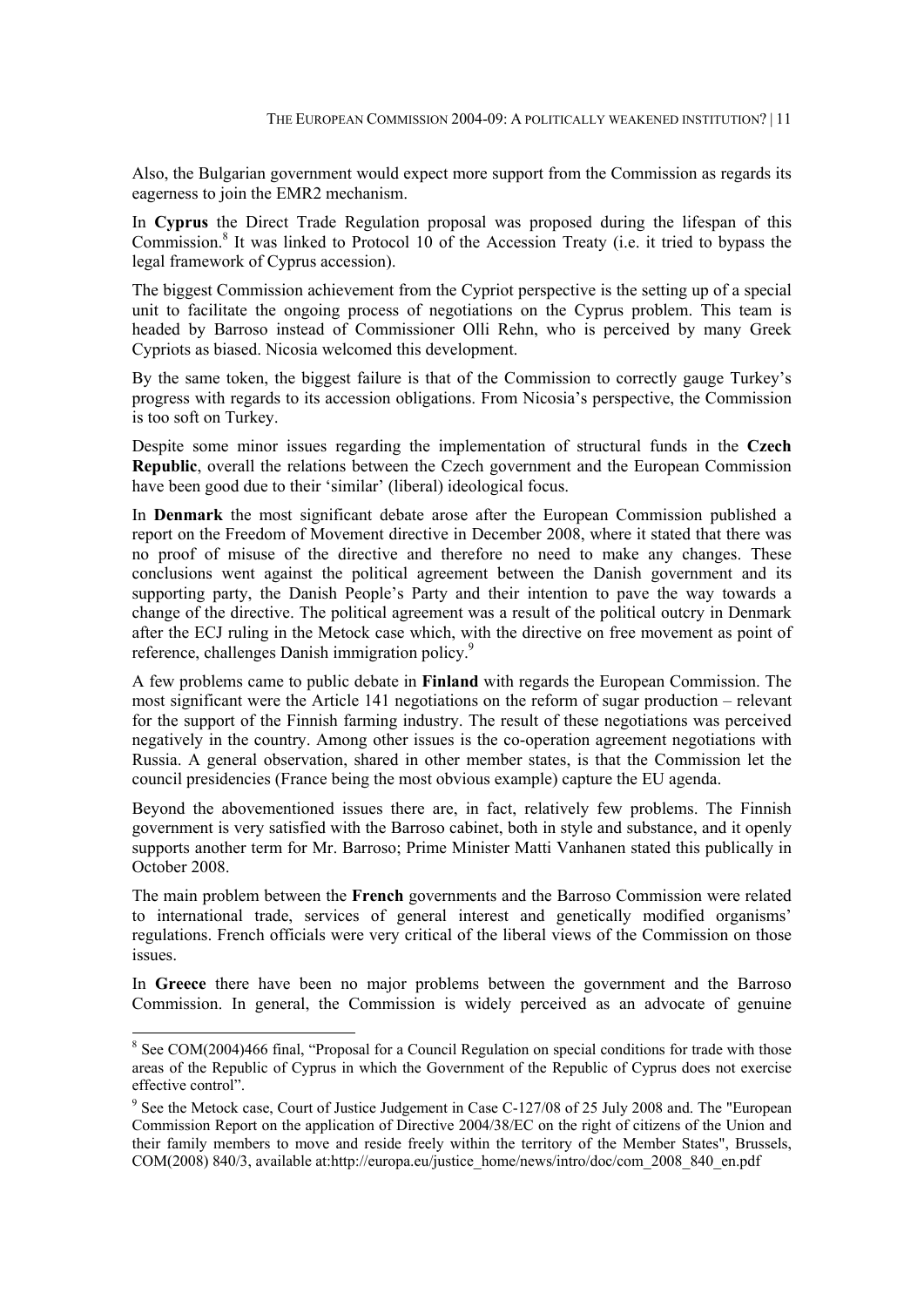1

European interests and, unlike others, as a 'defender' of the interests of smaller EU member states. On the other hand, many experts in Greece criticise the Barroso Commission for having missed opportunities in the past to openly and unequivocally condemn the political manipulation of fiscal and macroeconomic figures by the Greek government.

Tensions between the Greek government and the Commission might intensify however, as the financial and economic crisis intensifies in the south-east European region. In this case problems may arise due to the precarious state of Greece's economy, as the Commission will be increasingly 'forced' to criticise Greece for its weak economic performance and its inability to reduce national debt and introduce substantive reforms.

For **Hungary** the biggest challenge in relations with the Commission has been its public deficit. Hungary ran up a 10% budget deficit in the election year of 2006. By any standards, this constituted a breach of the Accession Treaty on the part of the Hungarian government, yet the excessive deficit procedure was started only half-heartedly. As a result, the issue became a major problem for some years, but did not escalate into a real conflict due to both parties recognising that they had similar desires: to avoid a full-blown conflict.

More recently, another issue arose with the economic crisis. Hungary is among the countries hit hardest by the current economic downturn. This has led to a keen awareness domestically of the vulnerabilities of small open economies with little domestic capital. There is a strong feeling among the intellectual elite that newer member states have cooperated with older and stronger member states in past years under an EU umbrella to the mutual benefit of the large companies located in old member states and the economies of the new member states. Currently, there is a sense of abandonment by the older member states seemingly bent on pursuing primarily statist rescue policies. The expectation towards the Commission in such a situation is to vocally support solidarity within the Union and to provide possible blueprints to temper the crisis in the newer member states that lack resources to do so themselves. The lack of visible and tangible activity in this area makes the Commission appear dependent on the larger older member states rather than acting as an autonomous institution offering support to the most vulnerable.

The most important issue on which **Italy** has been at odds with the Commission is its recent border security package.<sup>10</sup> Other sources of friction have been economic matters, especially since the return to power of Prime Minister Berlusconi and the appointment of Giulio Tremonti as Finance Minister. Tremonti is known for his somewhat eurosceptic positions, and is not always willing to follow the Commission's line on economic matters (e.g. he has always been rather critical of the Stability and Growth Pact rules).

Another cause of tension at the beginning of the term was the use (or lack thereof) by Italy of the TEN funding for the upgrading of its railroads to cater for high-speed trains. The Commission was obliged to send two official letters of reprimand to Italy, informing the government that it would have to discontinue the financing of the project (in particular the Turin-Lyon link) if there was no further progress.

The main problem between **Latvia** and the Commission was with regard to emissions quota. The Commission took the decision to grant to Latvia far lower emissions quota than requested. Initially, it had proposed that Latvia be granted only about half of what the government had calculated as necessary. The Commission's proposal was based on 2005 data for emissions, GDP growth and the planned emissions reduction. However, it did not take into account the construction of new objects that would contribute to higher emission levels. In July 2007 the

<sup>10</sup> For more on this issue see Massimo Merlino, *The Italian (In)Security Package: Security vs. Rule of Law and Fundamental Rights in the EU*, 10 March 2009, CEPS, Brussels (http://shop.ceps.eu/BookDetail.php?item\_id=1809).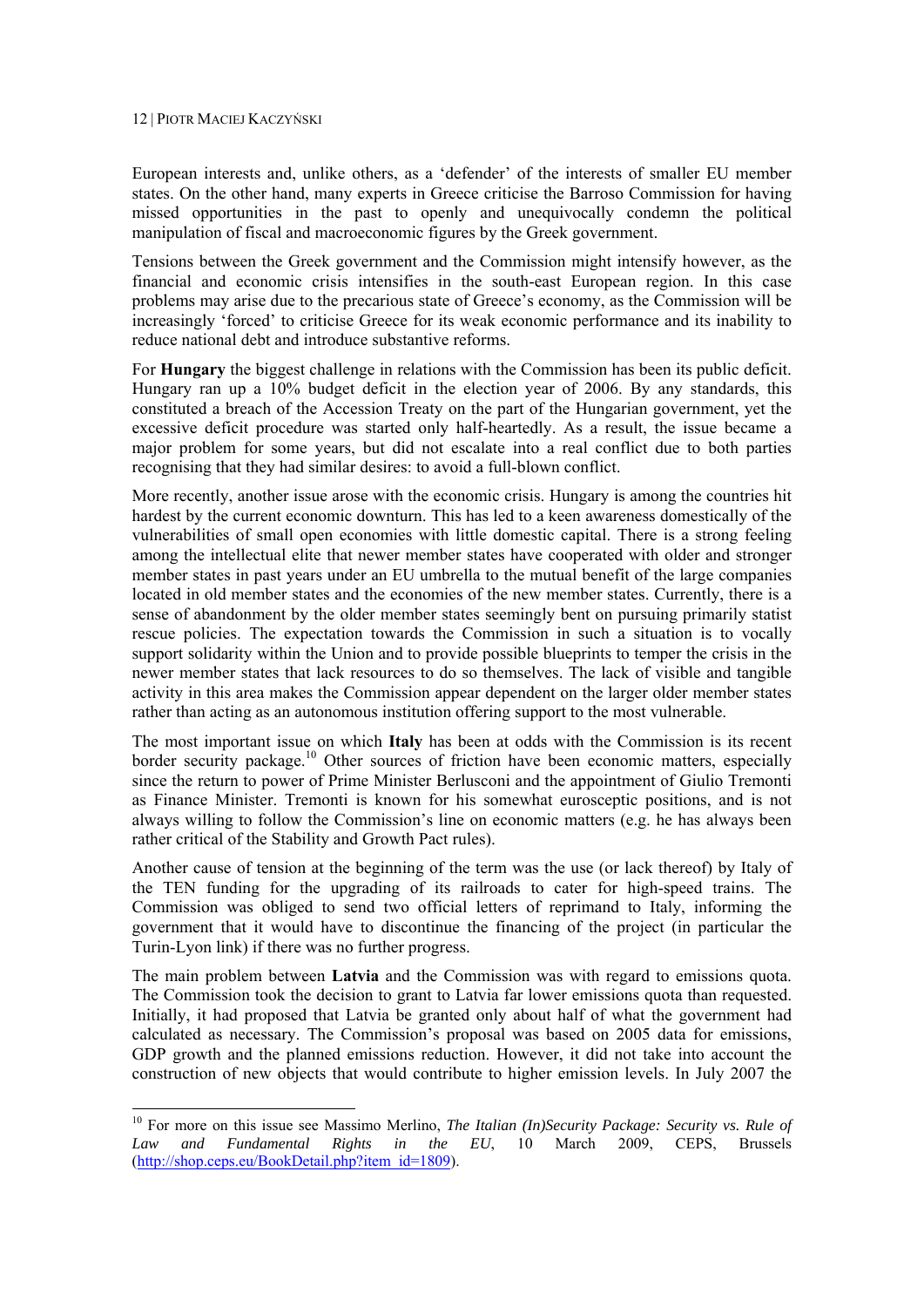Commission revised its original position in Latvia's favour, though the new numbers were still far from the government's assessments. The Employers' Confederation of Latvia asked the government to turn to the European Court of Justice to appeal against the Commission decision, as it would imperil Latvia's industry. Following that, the government decided to challenge the Commission's decision in the Court.

It should be noted, however, that with the current financial and economic crisis hitting the country harder than most other EU member states, Latvia's negative perception of this Commission's decision may improve as the country reconsiders whether the requested emissions quota were in line with over-optimistic growth scenarios.

For the **Lithuanian** government the main problems with the Commission were 1) the introduction of euro and 2) the extension of the operation of Ignalina power plant. Lithuania 'failed' to introduce the euro in 2006 and the Commission's inflexibility led to the claim that the only criterion Lithuania did not meet was inflation. In fact this indicator was only by 0.1% higher (total 2.6%) than the permitted inflation, which, in turn, is being calculated by adding 1.5% to the average of three EU countries with lowest inflation figures. Two of those countries in 2006 (Poland and Sweden) did not even belong to the eurozone.

As for the Ignalina power plant, Lithuania was obliged to decommission the power station by the end of 2009. However, the country remains an 'energy island' in the EU and does not have any interconnection with other member states' energy markets. In such a case it becomes heavily dependent on the only supplier of gas (Russia), which is prone to use energy instruments as political tools in its foreign policy. The Commission did not agree to allow the power plant to operate until the interconnections with the EU are made.

Over past five years the Commission has taken several legal steps against **Luxembourg** concerning, for example, environmental and employment issues. Most visible to the public were issues related to corporate mergers, taxation of the financial sector and state support during the financial crisis.

In light of the 2006 takeover by the steel giant Mittal of Luxembourg-based Arcelor, the Commission was seeking to oversee the interpretation of takeover legislation by Luxembourg. Arcelor was seen as the nation's 'corporate crown jewel' in which the country was a large shareholder. Besides, Arcelor, as the biggest private employer in Luxembourg, made the takeover a publicly sensitive issue. The Commissioner for the Internal Market Charlie McCreevy stressed that the situation made the Commission cautious of developments being perceived as protectionist.

In March 2009 the Commission started an investigation based on state support legislation concerning the Dexia bank. The Competition Commissioner Neelie Kroes inquired whether the extensive support from Luxembourg, France and Belgium was actually based on realistic plans to better the company. The three countries invested around 6.4 billion euro in 2008 and have given a state guarantee of 150 billion.

At the time of the ratification crises, disagreement arose between **the Netherlands** and the European Commission over the matter of the future treaty reform and 'red lines' to be introduced in the new treaty text (limiting application in the single market and to public services), which the Commission opposed. Later, there were not many issues in public discussion relating to interaction with the Commission. There was some discussion on the possible budgetary consequences of new proposals; a prominent concern for the Netherlands as a net payer to the common budget. Cutting EU spending on, for example, economic stimulus plans was a topic for public debate. Few issues over late and incorrect implementation and transposition emerged.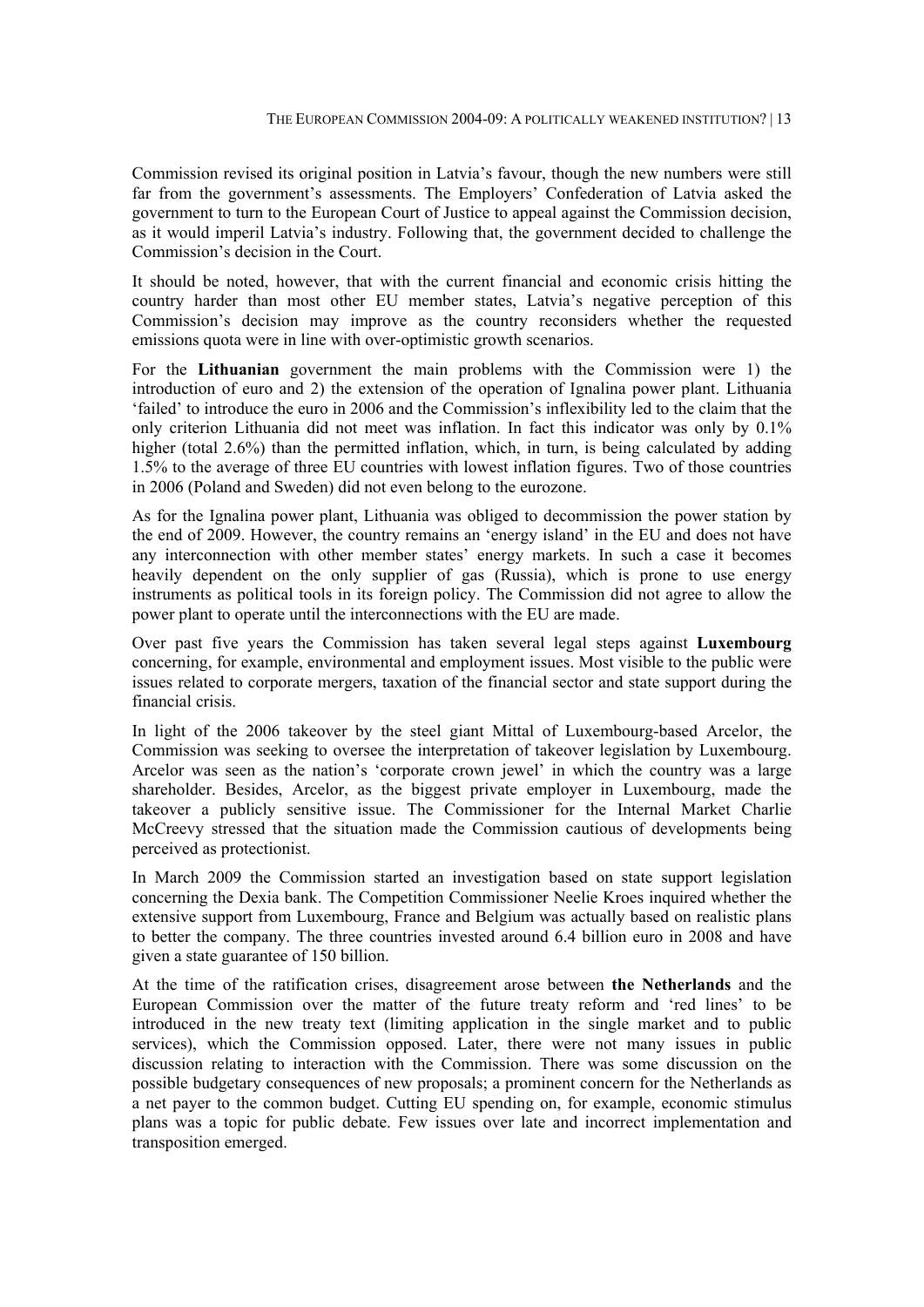The main conflicting issues between the **Polish** government and the Commission concerned the application of community law by Poland. The first issue was state aid for the Polish shipyard industry. The second problem occurred when the Polish fishermen exceeded the fishing quotas for cod. Also very controversial were problems with the employment of Polish nationals in the European Commission.

Over the last five years, the main cause of friction between the **Portuguese** government and the Commission was the non-transposition of directives into Portuguese law within the given deadlines. In fact, due to this 'slow-motion' process, the European Commission has initiated a number of lawsuits against Portugal in the ECJ, many of which are still pending a decision.

Furthermore, Portugal also clashed with the European Commission over a series of resolutions relating to competition policies (in the energy field, for example) or environmental measures that were not followed, particularly in the case of big public works.

In **Romania**, the most important issue involving the Commission and still pending is the continuation of the country's special monitoring of progress towards reforming the judicial system and curbing corruption. Recently Romania asked for EU financial assistance in the context of the financial crisis. Since the Commission is instrumental in setting the terms of this assistance, a stance perceived as too stringent could, theoretically, lead to certain problems in bilateral relations. Also, among the formal infringement procedures initiated by the Commission against Romania, the only one still unfolding is the issue concerning the independence of the communications regulatory body.

Problems between **Slovakia** and Commission mainly concern competition policy in postal services but also in the area of supermarket chains and telecommunications. During Commissioner Kroes' visit to Bratislava Prime Minister Fico did not even find the time to meet her. Generally the Commissioner appreciated the functioning of the Slovak Anti-monopoly Authority, but the official critique has focused on the competition policy law that limits the Authority's powers in the area of telecommunications, energy and postal services.

Another salient topic relates to the completion of the motorway infrastructure financed through the structural funds. The Commission questioned the purpose of such investments several times. There are problems with proper public procurements and tenders. The Commission has also inquired about the issue of removing Mr. Branislav Máčaj from his position as director of the Telecommunication Authority; suspecting a possible violation of the Authority's independence.

Also in the case of the climate-energy package, Slovakia strongly opposed the Commission's initial evaluation of emissions production. Yet this issue was resolved to the satisfaction of the Slovak government during the December 2008 summit.

There were also a few issues in **Slovenia**, where the country's view (contrary to the Commission) was that whenever there is a suspicion of a breach or inadequate implementation of the EU law, the Commission should first inform the member state and request that the problems be addressed rather than inform the media about the problems even before the respective member state is informed.

A more specific case arose with the introduction of the road vignettes as a means of tax collection on cross-border motorists. The Commission considered the introduction of annual and half-year vignettes as discriminatory for transit users. When – on the Commission's request – the Slovene government also agreed to introduce weekly vignettes, a new issue arose about the pricing of these vignettes.

The Slovenian government considers that the screening and evaluation of diverse projects funded by the structural funds in the field of agriculture is inadequate. In its opinion it is based on the premise that the country is too small and for that reason does not take into account the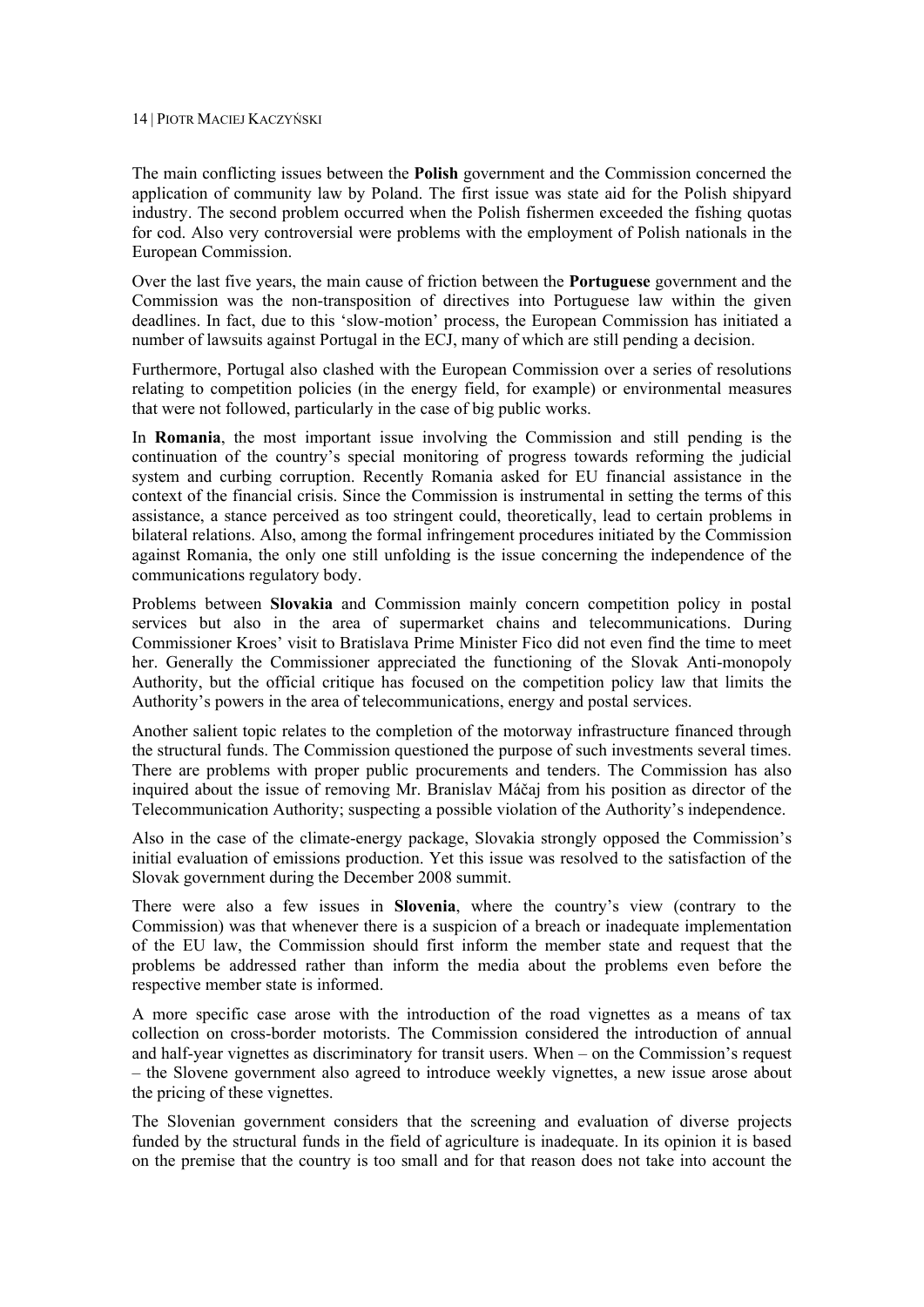internal diversity of Slovenia. Consequently, Slovenia demands that the whole country be treated as a sample and that internal diversity be taken into account.

Also, in relation to national quotas of staff employed in the European institutions, there is a perception that there are relatively few Slovene citizens working for the Commission.

For **Spain** the main problems between the government and the Commission (apart from the recent procedure started for excessive public deficit in 2008, after several years of Spanish budget surplus) are related to competition policy obligations and, in general, to the respect for European Community law. As is shown in Table 4, the Commission initiated many infringement actions against Spain concerning legal failures during the period 2004-2008 and is now the third member state (after Italy and Luxembourg) in a number of cases. Specifically, the most politicised ones relates to the E.ON-Endesa case and the unprecedented penalty of over  $E152$  million to Spain's largest telecom company, Telefónica. Both cases provoked dissatisfaction in the Zapatero government.

Regarding Telefónica, the European Commission fined the Spanish telecoms operator for a very serious abuse of its dominant position in the Spanish broadband market. In the E.ON-Endesa case, the European Commission ruled in September 2006 that Spain had breached EU regulations in trying to protect Spanish electricity giant Endesa from a takeover bid by the German energy group E.ON. The Commission, backed afterwards by a European Court of Justice Decision condemning Spain for this case in March 2008, said the Madrid government failed to fulfil competition rules and internal market regulations after its national authorities placed conditions on the German bid.

In the early days of the Barroso Commission there were concerns from the **Swedish** side about actions and initiatives with regard to the Swedish monopolies, such as alcohol and pharmacies and the status of Services of General Interest (notably concerning housing). There was also some impatience about a new Posting Directive. These concerns have been played down by the current government, which took office in October 2006.

In the **United Kingdom**, aside from the usual resistance to extensive EU social regulations, there was an example of an area of disagreement from the justice and home affairs field. The UK (although it is not the only one) has strenuously disagreed with the Commission's determination to balance security-based measures like the European Arrest Warrant with an EU system of procedural rights. The problem for Britain is that this takes little account of the UK's common law traditions and that such legislation stretches the legal bases available in the treaty to breaking point. The EU simply does not have adequate rights to regulate in this area of the law. This will change somewhat under the Lisbon treaty, which, if adopted, will open up a new playing field on which to judge the performance of the European Commission.

The great variety of issues addressed in bilateral relationships between the member states and the European Commission is also testament to the diversity of topics covered by this body. The larger the Union becomes and the deeper the integration goes – then more and more national, regional and sectoral sensitivities are touched upon. This calls for even greater responsibility on the part of decision-makers. The Treaty of Lisbon and the enlarged Union bring with them higher expectations of the Commission and increased opportunities to antagonise various actors – be they member states, businesses or social partners. The greatest challenge for the future is how to maintain and reinforce the relevance of this institution in an era of multiple crises.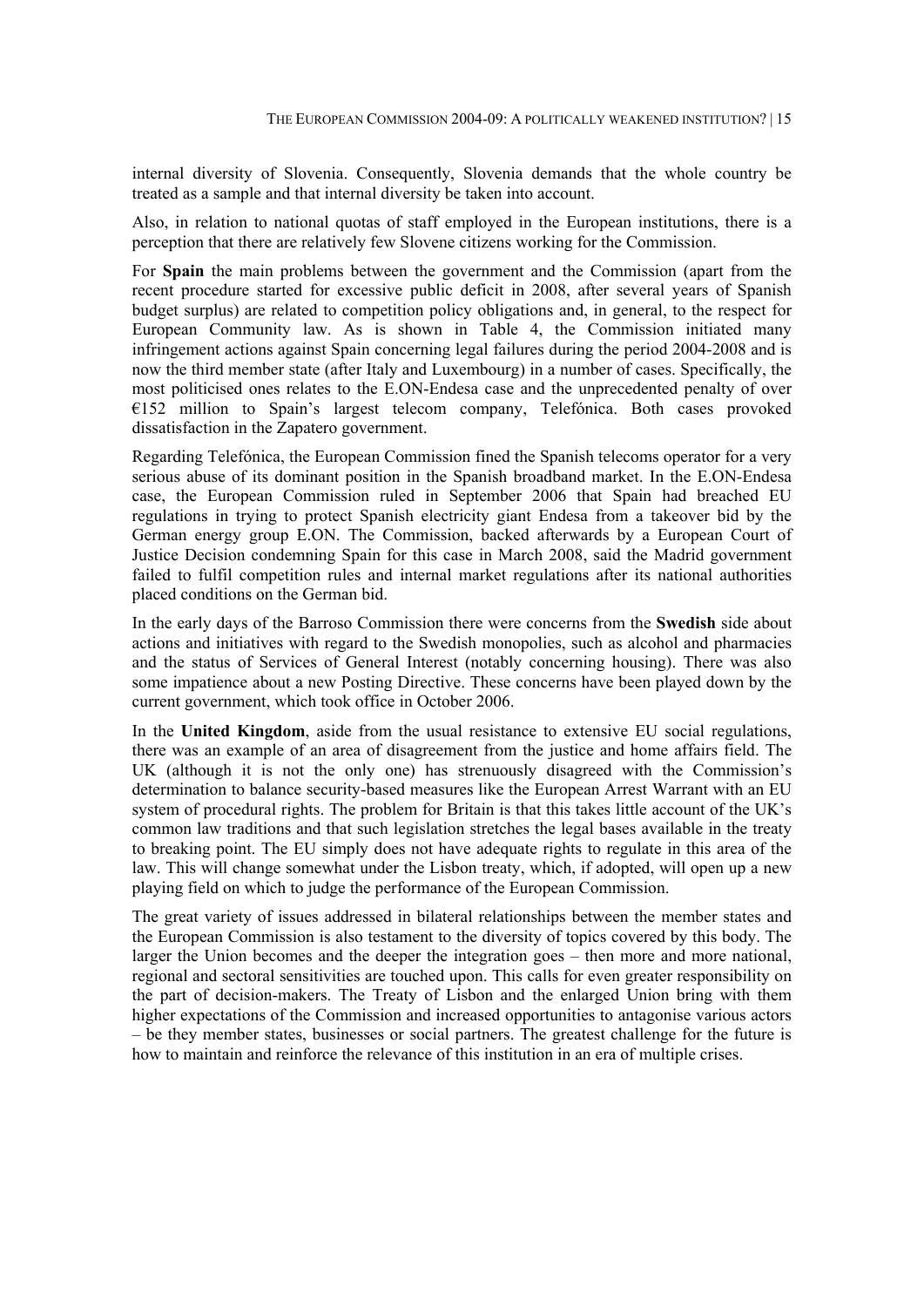### **Annex 1. Who's to Stay, Who's to Go?**

The new European Commission, supposed to take office in November 2009 though most likely will not take office before January 2010, will be composed of an unknown number of members. This does not prevent some speculation about who will become a member of the next European Commission. At this stage it is clearly still too early to predict the make-up of the next College.

Nevertheless, by following domestic debates we can say that the following 12 Commissioners are **expected to continue** their work in the next Commission:

- Catherine Ashton
- Jose Manuel Barroso
- Benita Ferrero-Waldner
- Marianne Fischer Boel
- Siim Kallas
- Laszlo Kovacs
- Charlie McCreevy
- Janez Potocnik
- Viviane Reding
- Olli Rehn
- Antonio Tajani
- Androulla Vassiliou

The following 15 Commissioners **are most likely not to continue** in the next College:

- Joaquin Almunia
- Jacques Barrot
- Joe Borg
- Stavros Dimas
- Dalia Grybauskaite
- Jàn Figeľ
- Danuta Hübner
- Neelie Kroes
- Meglena Kuneva
- Louis Michel
- Leonard Orban
- Andris Piebalgs
- Vladimir Spidla
- Margot Wallström
- Gunter Verheugen